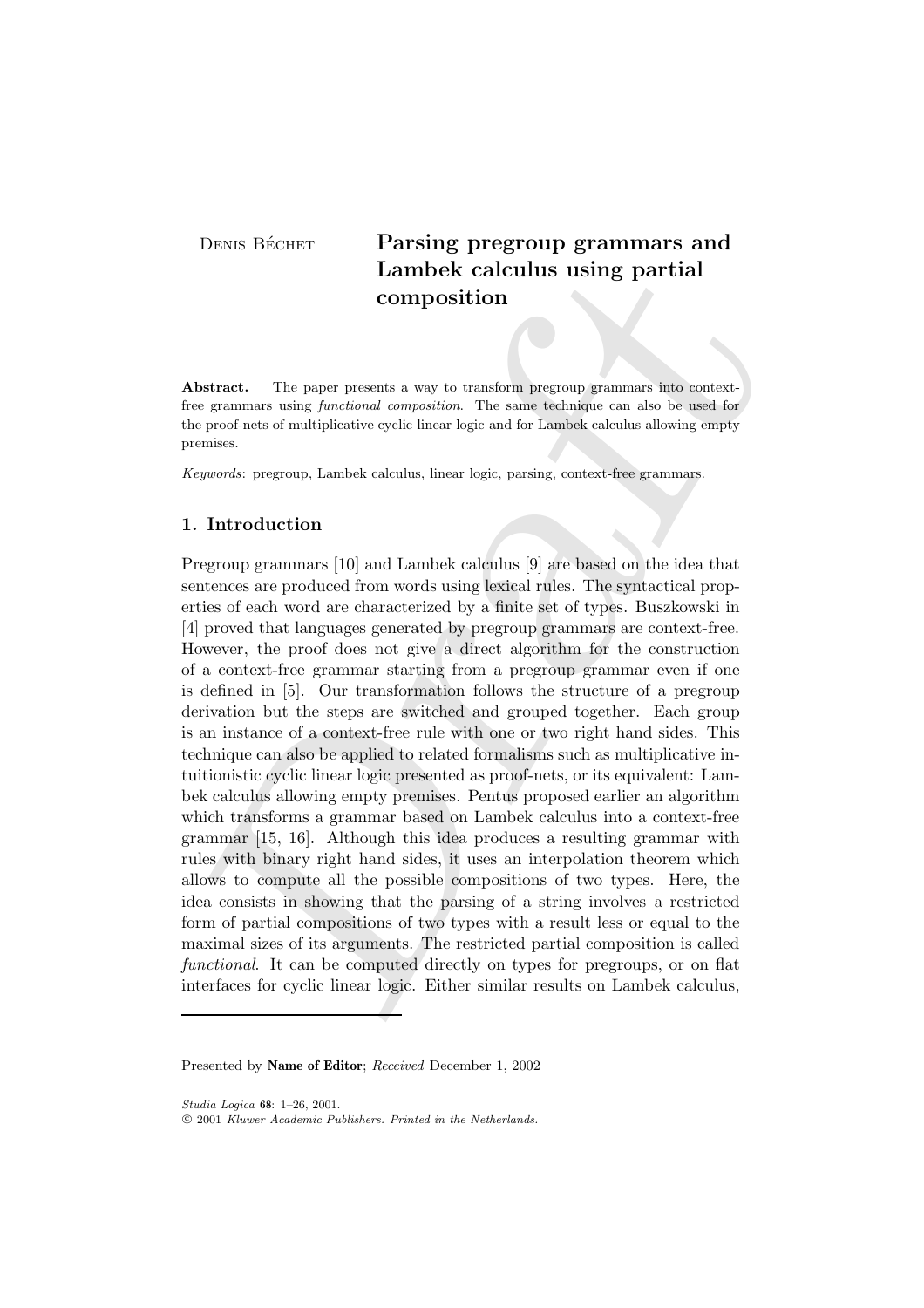[14, 7] also use modules and proof-nets but the transformation is global and do not define a notion of partial composition of types.

This paper presents a transformation of pregroup grammars into contextfree grammars. Then, the same technique is used to show the transformation of Lambek calculus using flat interface calculus.

# 2. Pregroup grammar

#### 2.1. Notations

We denote  $\mathbb N$  the set of natural numbers including 0 and  $\mathbb Z$  the set of all integers. Let  $\Sigma$  be a non-empty set called an *alphabet*. We define a *string* over the alphabet  $\Sigma$  as a finite sequence  $a_1, a_2, \ldots, a_n$  of elements of  $\Sigma$ .  $\Sigma^*$  is the set of all finite sequences over  $\Sigma$  and  $\Sigma^+$  is the set of all finite sequences over  $\Sigma$  except the empty sequence.

#### 2.2. Pregroup and free pregroup

DEFINITION 2.1 (Pregroup). A pregroup is a structure  $(P, \leq, \cdot, l, r, 1)$  such that  $(P, \leq, \cdot, 1)$  is a partially ordered monoid<sup>1</sup> and l, r are two unary operations on P that satisfy:  $\forall a \in P : a^l a \leq 1 \leq a a^l$  and  $aa^r \leq 1 \leq a^r a$ . Iterated adjoints are defined for  $i \in \mathbb{Z}$ :  $a^{(0)} = a$ , for  $i \leq 0$ :  $a^{(i-1)} = (a^{(i)})^l$ , for  $i \geq 0$ :  $a^{(i+1)} = (a^{(i)})^r$ 

o not define a notion of partial composition of types.<br>
This paper presents a transformation of pregroup grammars into context-<br>
ce grammars. Then, the same technique is used to show the transformation<br>
Lambek calculus us DEFINITION 2.2 (Free pregroup, width). Let  $(P, \leq_P)$  be a partially ordered set of primitive types,  $P^{(\mathbb{Z})} = \{p^{(i)} \mid p \in P, i \in \mathbb{Z}\}\$ is the set of atomic types and  $\mathcal{C}at_{(P,\leq_P)}=\big(P^{(\mathbb{Z})}\big)^*=\{p_1^{(\widetilde{i}_1)}\}$  $1 \choose 1 \cdot \cdot \cdot p_n^{(i_n)} \mid 1 \leq k \leq n, p_k \in P, i_k \in \mathbb{Z}$  is the set of types<sup>2</sup>. We define the *width* of a type  $C = p_1^{u_1} \dots p_n^{u_n}$  as  $wd(C) = n$ (the number of atomic types). For  $X, Y \in \mathcal{C}at_{(P, \leq_P)}, X \leq Y$  iff this relation is deducible in the following system proposed by Buszkowski where  $p, q \in P$ ,  $n, k \in \mathbb{Z}$  and  $X, Y, Z \in \mathcal{C}at_{(P, \leq_P)}^3$ :

<sup>&</sup>lt;sup>1</sup>A monoid is a structure  $\langle M, \cdot, 1 \rangle$ , such that  $\cdot$  is associative and has a neutral element 1 ( $\forall x \in M : 1 \cdot x = x \cdot 1 = x$ ). A partially ordered monoid is a monoid  $(M, \cdot, 1)$ with a partial order  $\leq$  that satisfies  $\forall a, b, c: a \leq b \Rightarrow c \cdot a \leq c \cdot b$  and  $a \cdot c \leq b \cdot c$ .

<sup>&</sup>lt;sup>2</sup>In strings, we use commas to distinguish the components, but atomic types occur without punctuation marks even if in both cases they define sequences.

<sup>&</sup>lt;sup>3</sup>In fact, the resulting structure is a quasi-pregroup because  $\leq$  is only a preorder on  $\mathcal{C}at_{(P,\leq_P)}$ . However, we can define a pregroup from this quasi-pregroup by constructing the quotient-structure from the congruence  $\sim$  on  $\mathcal{C}at_{(P,\leq_P)}$  defined by  $x \sim y \Leftrightarrow x \leq y \wedge y \leq x$ .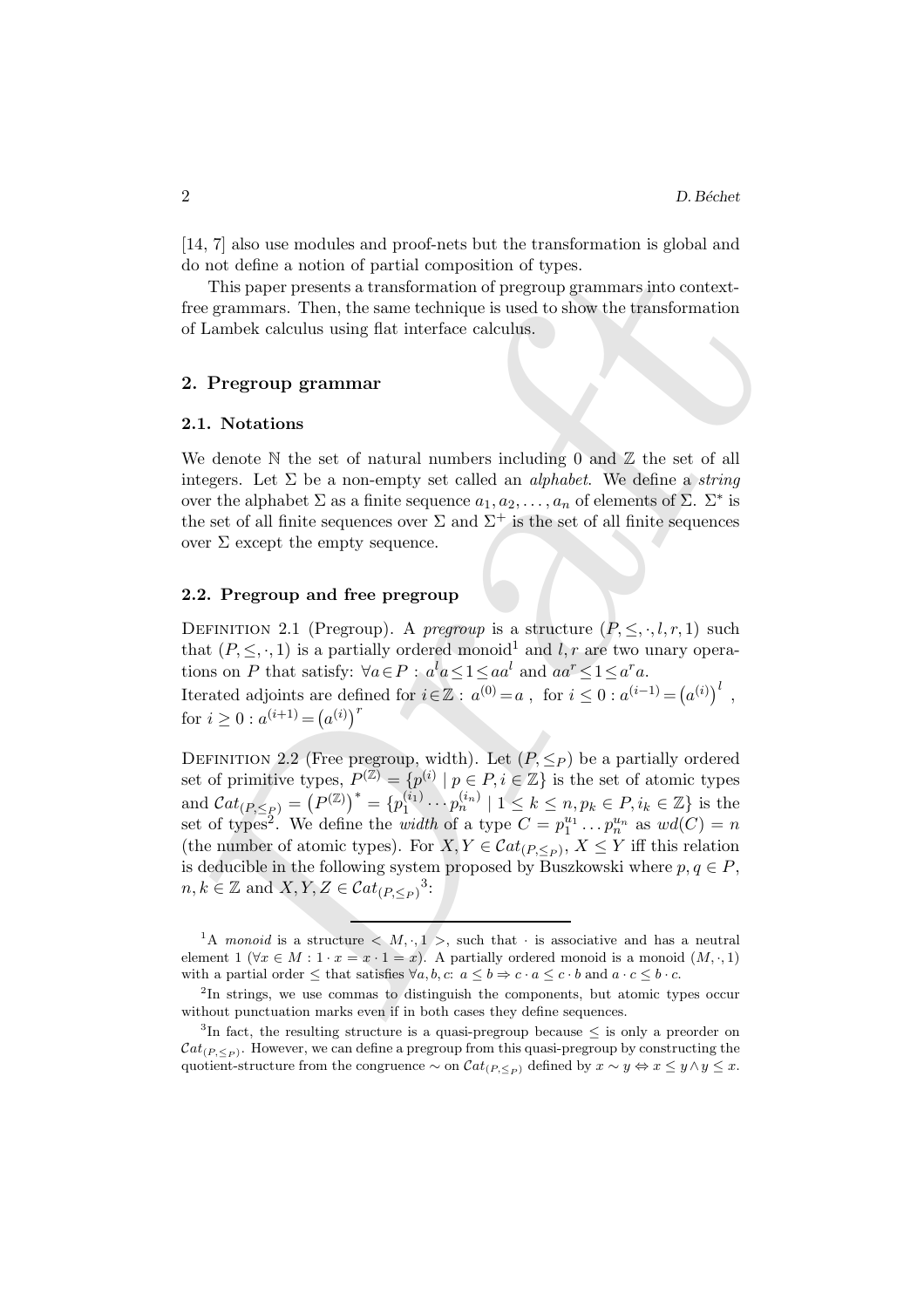Parsing pregroup Grammars 3

$$
X \leq X \tbinom{Id}{H}
$$
\n
$$
\frac{XY \leq Z}{Xp^{(n)}p^{(n+1)}Y \leq Z} \tbinom{X}{L}
$$
\n
$$
\frac{X \leq Y}{Xq^{(k)}Y \leq Z} \tbinom{IND_L}{I}
$$
\n
$$
\frac{X \leq Y}{X \leq Z} \tbinom{IND_R}{I} \tbinom{IND_R}{I} \tbinom{IND_R}{I} \tbinom{IND_R}{I} \tbinom{IND_R}{I} \tbinom{IND_R}{I} \tbinom{IND_R}{I} \tbinom{IND_R}{I} \tbinom{IND_R}{I} \tbinom{IND_R}{I} \tbinom{IND_R}{I} \tbinom{IND_R}{I} \tbinom{IND_R}{I} \tbinom{IND_R}{I} \tbinom{IND_R}{I} \tbinom{IND_R}{I} \tbinom{IND_R}{I} \tbinom{IND_R}{I} \tbinom{IND_R}{I} \tbinom{IND_R}{I} \tbinom{IND_R}{I} \tbinom{IND_R}{I} \tbinom{IND_R}{I} \tbinom{IND_R}{I} \tbinom{IND_R}{I} \tbinom{IND_R}{I} \tbinom{IND_R}{I} \tbinom{IND_R}{I} \tbinom{IND_R}{I} \tbinom{IND_R}{I} \tbinom{IND_R}{I} \tbinom{IND_R}{I} \tbinom{IND_R}{I} \tbinom{IND_R}{I} \tbinom{IND_R}{I} \tbinom{IND_R}{I} \tbinom{IND_R}{I} \tbinom{IND_R}{I} \tbinom{IND_R}{I} \tbinom{IND_R}{I} \tbinom{IND_R}{I} \tbinom{IND_R}{I} \tbinom{IND_R}{I} \tbinom{IND_R}{I} \tbinom{IND_R}{I} \tbinom{IND_R}{I} \tbinom{IND_R}{I} \tbinom{IND_R}{I} \tbinom{IND_R}{I} \tbinom{IND_R}{I} \tbinom{IND_R}{I} \tbinom{IND_R}{I} \tbinom{IND_R}{I} \tbinom{IND_R}{I} \tbinom{IND_R}{I} \tbinom{IND_R}{I} \tbinom{IND_R}{I} \tbinom{IND_R}{I
$$

#### 2.3. Pregroup grammars

DEFINITION 2.3 (Pregroup grammar). Let  $(P, \leq_P)$  be a finite partially ordered set. A *pregroup grammar* based on  $(P, \leq_P)$  is a lexicalized<sup>4</sup> grammar  $G = (\Sigma, I, s)$  such that  $s \in P$ ; G assigns a type X to a string  $v_1, \ldots, v_n$ of  $\Sigma^*$  iff for  $1 \leq i \leq n$ ,  $\exists X_i \in I(v_i)$  such that  $X_1 \cdots X_n \leq X$  in the free pregroup based on  $(P, \leq_P)$ . The language  $\mathcal{L}(G)$  is the set of strings in  $\Sigma^*$ that are assigned s by  $G$ .

EXAMPLE 2.4. Our example is taken from [11] with the primitive types:  $\pi_2$  $= second person, p_2 = past participle, o = object, q = yes-or-no question,$  $q' = question.$  This sentence receives the type  $q'$  ( $q' \leq_P s$ ), where the dash indicates a Chomskian trace:



### 2.4. Context-free grammars

DEFINITION 2.5 (Context-free grammar). A *context-free grammar* is a quadruple  $\langle \Sigma, \mathcal{W}, S, \mathcal{R} \rangle$ , where the set of terminal symbols  $\Sigma$  and the set of nonterminal symbols W are two disjoint finite sets,  $S \in \mathcal{W}$  is the start symbol and R is a finite set of *context-free productions* of the form<sup>5</sup>  $\alpha \rightarrow u$ , where  $\alpha \in \mathcal{W}$  and  $u \in (\mathcal{W} \cup \Sigma)^+$ .

A string  $w' \in (\mathcal{W} \cup \Sigma)^+$  is directly derivable from a string  $w \in (\mathcal{W} \cup \Sigma)^+$ in a grammar  $G = \langle \Sigma, \mathcal{W}, S, \mathcal{R} \rangle$  (denoted by  $w \stackrel{\mathcal{R}}{\longrightarrow} w'$ ) iff  $w = v_1, \alpha, v_2$ ,  $w' = v_1, u, v_2$  and  $\alpha \to u$  is a context-free production of G.  $\stackrel{\mathcal{R}^*}{\longrightarrow}$  is the reflexive and transitive closure of  $\stackrel{\mathcal{R}}{\longrightarrow}$ . We indicate that w' is *derivable* from

<sup>&</sup>lt;sup>4</sup>A lexicalized grammar is a triple  $(\Sigma, I, s)$ :  $\Sigma$  is a finite alphabet, I assigns a finite set of types to each  $c \in \Sigma$ , s is a type associated to grammatical sentences.

<sup>&</sup>lt;sup>5</sup>We use context-free languages without the empty string.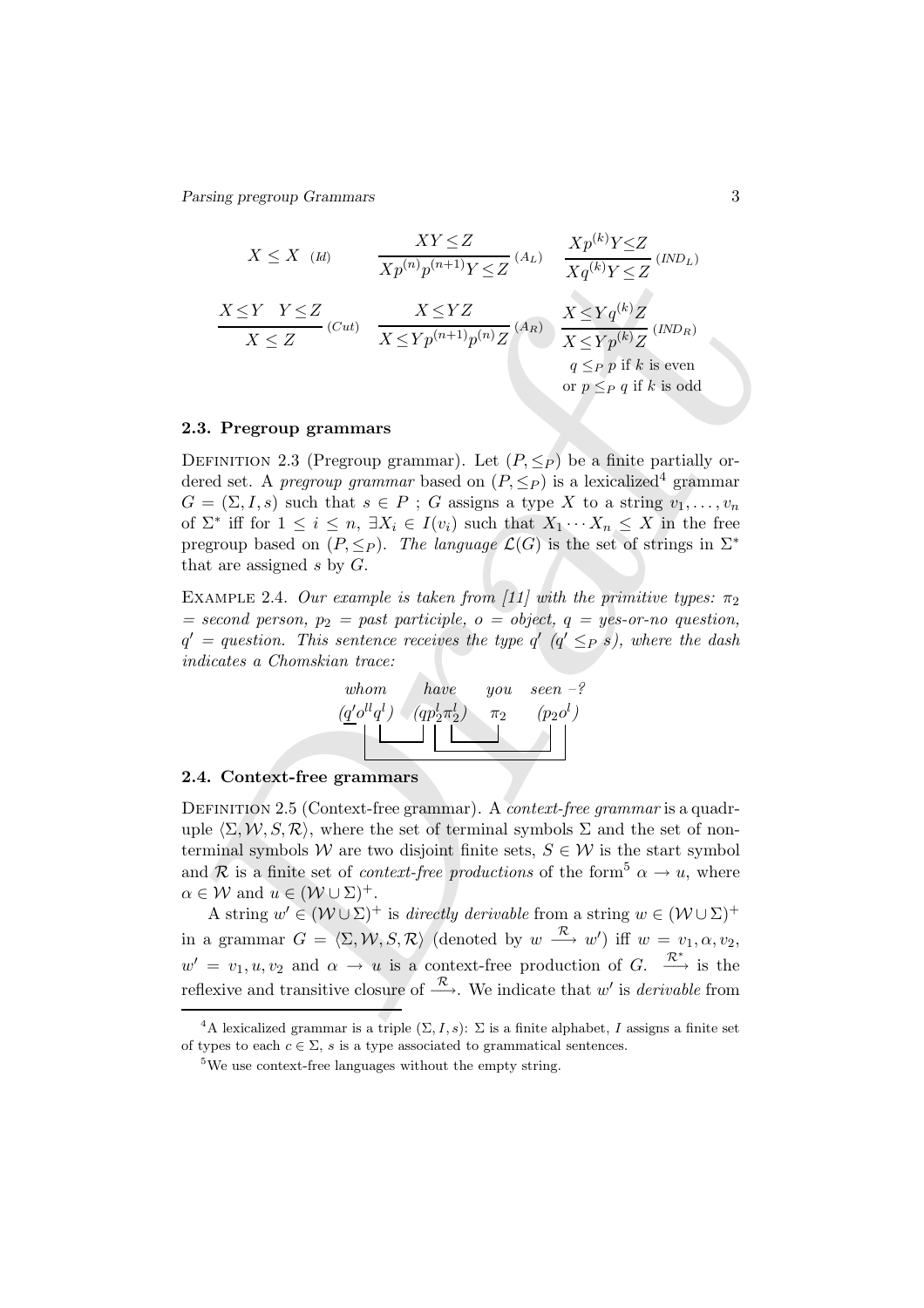w (denoted by  $w \stackrel{\mathcal{R}^*}{\longrightarrow} w'$ ). The language generated by G, denoted by  $\mathcal{L}(G)$ is the set of strings of  $\Sigma^+$ , derivable in this grammar from S.

# 3. Parsing pregroup grammars

Pregroup languages are context-free and the parsing is polytime. In this section we present a construction that defines a context-free grammar from a pregroup grammar.

# 3.1. Rewriting systems

is the set of strings of  $\Sigma^+$ , derivable in this grammar from  $S$ .<br>
Pragma progroup grammars<br>
Pregroup languages are context-free and the parsing is polytime. In this<br>
extent we present a construction that defines a con Rewriting systems, denoted by  $\stackrel{\mathcal{R}}{\longrightarrow}$  where R consists of one or several rules, are defined on sequences of types  $(\mathcal{C}at_{(P,\leq_P)})^*$ .  $\stackrel{\mathcal{R}}{\longrightarrow}^*$  is the reflexive-transitive closure of  $\stackrel{\mathcal{R}}{\longrightarrow}$ . In the following rules, p, q are atomic types, X and Y range over types and  $\Gamma$ ,  $\Delta$  over sequences of types:

• GCON (generalized contraction) : if  $q \leq_P p$  and n is even or if  $p \leq_P q$  and n is odd:  $Xq^{(n)}p^{(n+1)}Y \stackrel{\text{GCON}}{\longrightarrow} XY$ 

LEMMA 3.1 (Lambek switching lemma). Let  $X \in \mathcal{C}at_{(P,\leq_P)}$  and  $s \in P$ :  $X \leq s$  iff  $\exists q \in P$  such that  $X \stackrel{\mathbf{GCON^*}}{\longrightarrow} q$  and  $q \leq_P s$ 

Using this property, the parsing of strings can be produced using a planar graph where the atomic types are linked two by two except for one primitive type  $q \leq_{P} s$  that is underlined. Example 2.4 uses this notation: the underlined atomic type is  $q'$  and the links are shown below the types.

In order to introduce partial composition, we extend the notion of inference to the lists of types, so that it reflects the separations between the words of the initial string:

- M (merge) :  $\Gamma$ , X, Y,  $\Delta \stackrel{\mathbf{M}}{\longrightarrow} \Gamma$ , XY,  $\Delta$ .
- I (internal) : if  $q \leq_P p$  and n is even or if  $p \leq_P q$  and n is odd:  $\Gamma, Xq^{(n)}p^{(n+1)}Y, \Delta \longrightarrow \Gamma, XY, \Delta,$
- **E** (external) : if  $q \leq_P p$  and n is even or if  $p \leq_P q$  and n is odd:  $\Gamma, Xq^{(n)}, p^{(n+1)}Y, \Delta \stackrel{\mathbf{E}}{\longrightarrow} \Gamma, X, Y, \Delta,$

This system is equivalent with the deduction system when the final right element is a primitive type (or 1). As a consequence, the parsing can be done using  $\stackrel{\textbf{(MLE)}^*}{\longrightarrow}$ .

LEMMA 3.2. Let  $X_1, \ldots, X_n \in \mathcal{C}at_{(P,\leq p)}$  and  $s \in P$ :  $X_1 \cdots X_n \leq s$  iff  $\exists q \in P$  such that  $X_1, \ldots, X_n \stackrel{\text{(MLE)}^*}{\longrightarrow} q$  and  $q \leq_P s$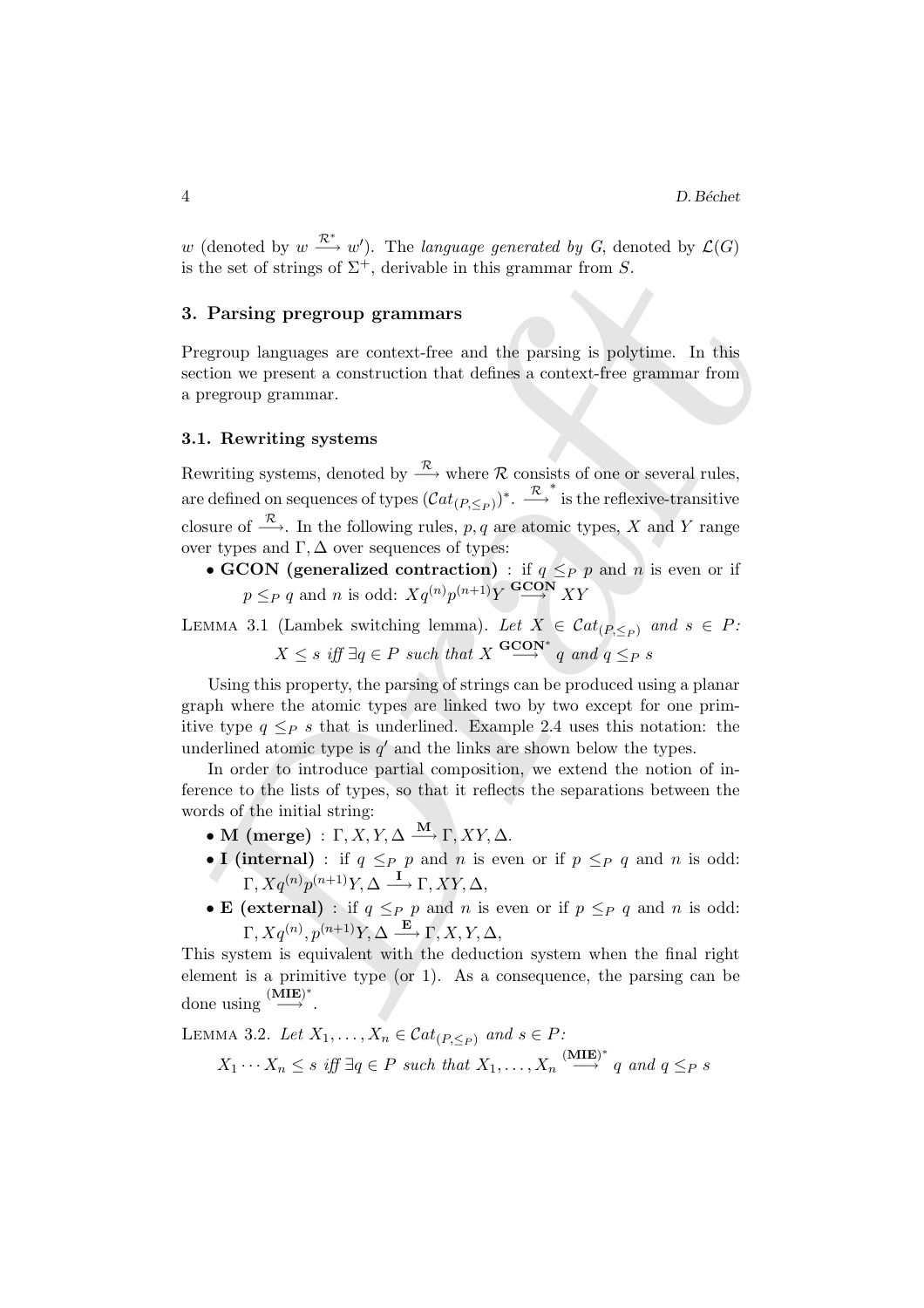PROOF.  $\longrightarrow$  and  $\longrightarrow$  are the two possible versions of  $\longrightarrow^{\text{GCON}}$  in the context of lists of types. In fact  $\xrightarrow{\mathbf{E}}$  is not necessary because we can perform  $n-1$  $\frac{\mathbf{M}}{\longrightarrow}$  steps first then several  $\frac{\mathbf{I}}{\longrightarrow}$  steps.

COROLLARY 3.3.  $G = (\Sigma, I, s)$  generates a string  $v_1 \cdots v_n$  iff for  $1 \leq i \leq n$ ,  $\exists X_i \in I(v_i)$  and  $\exists p \in P$  such that  $X_1, \cdots, X_n \overset{\text{(MLE)}^*}{\longrightarrow} p$  and  $p \leq_P s$ . EXAMPLE 3.4. Parsing of "whom have you seen ?"  $(q' \leq_P s)$ 

$$
\begin{array}{ccc}\n&\text{whom} & \text{have} & \text{you} & \text{seen} \\
&q' o^{ll} q^l & q p_2^l \pi_2^l & \pi_2 & p_2 o^l \\
&q' o^{ll} q^l, q p_2^l \pi_2^l, \pi_2, p_2 o^l \xrightarrow{\mathbf{E}} q' o^{ll}, \boxed{p_2^l \pi_2^l, \pi_2}, p_2 o^l \xrightarrow{\mathbf{M}} q' o^{ll}, p_2^l \pi_2^l \pi_2, p_2 o^l \\
\hline\n\downarrow & \downarrow & \downarrow & \downarrow \\
\hline\n\uparrow & q' o^{ll}, p_2^l, p_2 o^l \xrightarrow{\mathbf{E}} q' o^{ll}, \boxed{1, o^l} \xrightarrow{\mathbf{M}} q' o^{ll}, o^l \xrightarrow{\mathbf{E}} q' \text{ and } q' \leq_P s\n\end{array}
$$

I lists of types. In fact  $\frac{E_1}{\Box}$  is not necessary because we can perform  $n - 1$ <br>  $\frac{M}{2}$  steps first then several  $\frac{1}{\Box}$  steps.<br>
COLOLLARY 33.  $G = [2, 1, 3]$  generates a string  $v_1 \cdots v_n$ , iff  $|v_1| \le i \le n$ ,<br> In fact, every  $\stackrel{\mathbf{I}}{\longrightarrow}$  step can be performed before the  $\stackrel{\mathbf{M}}{\longrightarrow}$  and  $\stackrel{\mathbf{E}}{\longrightarrow}$  steps. LEMMA 3.5.  $\Gamma_1 \stackrel{\textbf{(MLE)}^*}{\longrightarrow} \Gamma_2$  iff  $\exists \Delta$  such that  $\Gamma_1 \stackrel{\textbf{I}^*}{\longrightarrow} \Delta$  and  $\Delta \stackrel{\textbf{(ME)}^*}{\longrightarrow} \Gamma_2$ PROOF. We can always switch a  $\frac{I}{\longrightarrow}$  step and a  $\frac{E}{\longrightarrow}$  step. For a  $\frac{M}{\longrightarrow}$  step followed by a  $\longrightarrow$  step: if the merged types do not overlap the contracted type or if the contracted atomic types do not come from two types before the  $\frac{\mathbf{M}}{\longrightarrow}$  step, then the two steps can be switched. In the other case, the  $\frac{\mathbf{I}}{\longrightarrow}$ step is transformed into a  $\xrightarrow{\mathbf{E}}$  step followed by a  $\xrightarrow{\mathbf{M}}$  step.

EXAMPLE 3.6. In the previous example:

$$
q' o^{ll} q^l, q p_2^l \pi_2^l, \pi_2, p_2 o^l \xrightarrow{\mathbf{E}} q' o^{ll}, \boxed{p_2^l \pi_2^l, \pi_2}, p_2 o^l \xrightarrow{\mathbf{M}} q' o^{ll}, p_2^l \pi_2^l \pi_2, p_2 o^l
$$
  
\n
$$
\xrightarrow{\mathbf{I}} q' o^{ll}, p_2^l, p_2 o^l \xrightarrow{\mathbf{E}} q' o^{ll}, \boxed{1, o^l} \xrightarrow{\mathbf{M}} q' o^{ll}, o^l \xrightarrow{\mathbf{E}} q'
$$
  
\nbecomes:  
\n
$$
q' o^{ll} q^l, q p_2^l \pi_2^l, \pi_2, p_2 o^l \xrightarrow{\mathbf{E}} q' o^{ll}, p_2^l \pi_2^l, \pi_2, p_2 o^l \xrightarrow{\mathbf{E}} q' o^{ll}, \boxed{p_2^l, 1}, p_2 o^l
$$
  
\n
$$
\xrightarrow{\mathbf{M}} q' o^{ll}, p_2^l, p_2 o^l \xrightarrow{\mathbf{E}} q' o^{ll}, \boxed{1, o^l} \xrightarrow{\mathbf{M}} q' o^{ll}, o^l \xrightarrow{\mathbf{E}} q'
$$

The external reductions corresponding to the same pair of types and a merge reduction can be joined together such that, at each step, the number of types decreases.

• C (k-partial composition) : For  $k \in \mathbb{N}$ , if  $q_i \leq_P p_i$  and  $n_i$  is even or if  $p_i \leq_P q_i$  and  $n_i$  is odd, for  $1 \leq i \leq k$ :  $\Gamma, X q_1^{(n_1)} \cdots q_k^{(n_k)}$  $\binom{n_k}{k}, p_k^{(n_k+1)}$  $k_k^{(n_k+1)} \cdots p_1^{(n_1+1)} Y, \Delta \stackrel{\mathbf{C}}{\longrightarrow} \Gamma, XY, \Delta$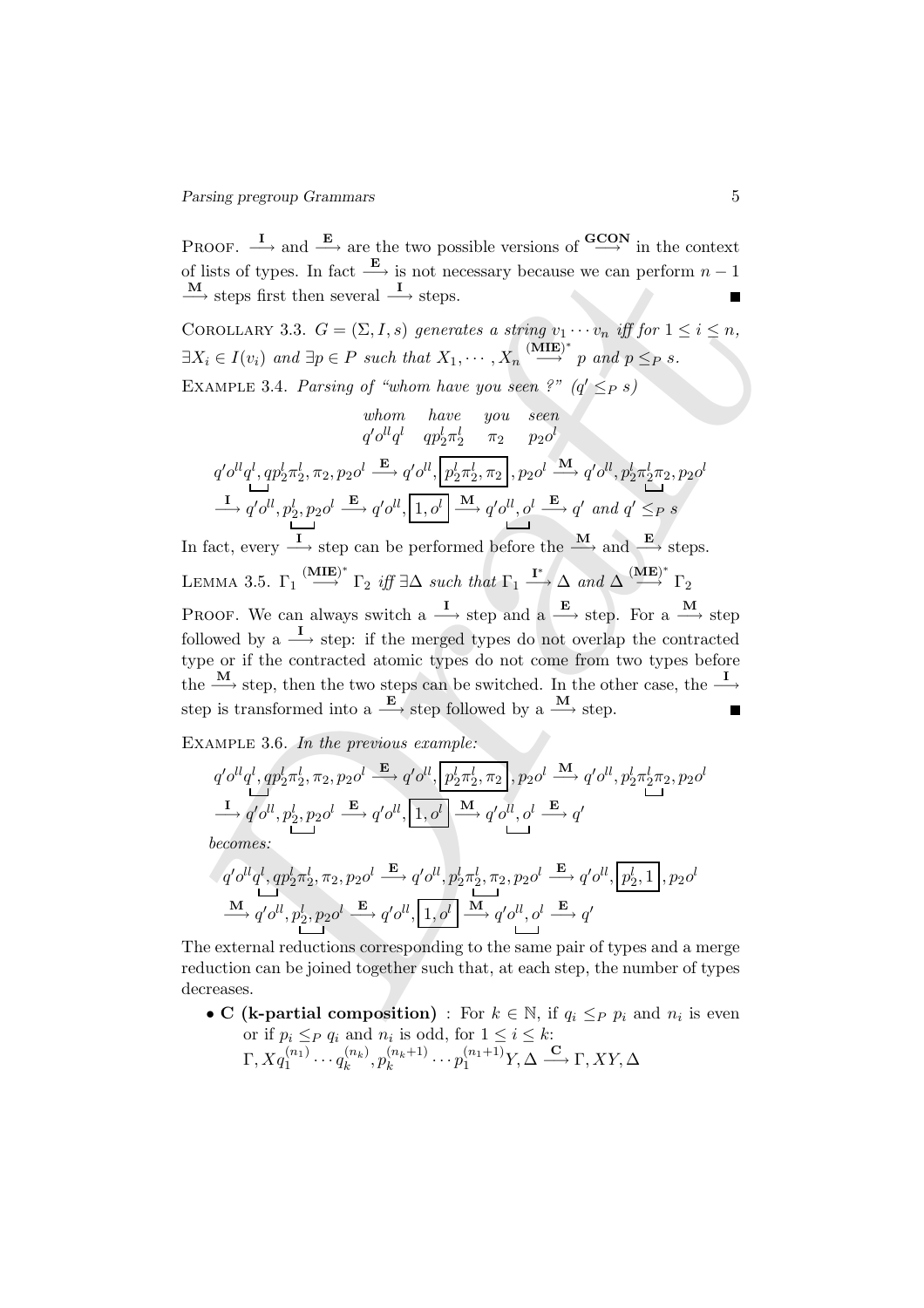**Remark.** A 0-partial composition corresponds to a  $\stackrel{M}{\longrightarrow}$  step, a 1-partial composition to a  $\xrightarrow{\mathbf{E}}$  step followed by a  $\xrightarrow{\mathbf{M}}$  step, and a k-partial composition to  $k \stackrel{\mathbf{E}}{\longrightarrow}$  steps followed by a  $\stackrel{\mathbf{M}}{\longrightarrow}$  step. For A and B,  $\exists k_0, k_0 \leq$  $min(wd(A), wd(B))$  such that  $\forall k, 0 \leq k \leq k_0$ , A and B are k-partially composable but are not  $(k_0 + 1)$ -partially composable.

LEMMA 3.7. For 
$$
\Gamma \in (Cat_{(P, \leq_P)})^+
$$
,  $X \in Cat_{(P, \leq_P)}$ :  $\Gamma \xrightarrow{\text{(ME)}^*} X$  iff  $\Gamma \xrightarrow{\mathbf{C}^*} X$ 

omposition to a  $\mathbb{E}_n$  step followed by a  $\mathbb{M}_n$ , step, and a k-partial com-<br>
sosition to  $k = \mathbb{E}_n$  step followed by a  $\mathbb{M}_n$  step, and a k-partial com-<br>
sing  $\text{Var}(d(A), \text{well}(B))$  such that  $\forall k, 0 \le k \le k_0$ . A and PROOF. The  $\stackrel{\mathbf{M}}{\longrightarrow}$  steps form a tree with the types of  $\Gamma$  as leaves and X as root. Except for the atomic types of X, each atomic type of  $\Gamma$  is involved in a  $\stackrel{\mathbf{E}}{\longrightarrow}$  step with another atomic type. Using the tree, each couple of such atomic types corresponds to a unique  $\frac{M}{\rightarrow}$  step. Thus, every  $\frac{E}{\rightarrow}$  step corresponds to a unique  $\frac{M}{\longrightarrow}$  step. Now, we can switch the rules such that all the  $\frac{\mathbf{E}}{\mathbf{A}}$  steps that correspond to the same  $\frac{\mathbf{M}}{\mathbf{A}}$  step are grouped just before the  $\frac{M}{\longrightarrow}$  step (in the same order as they appear in the initial derivation) and we can join them to form a  $\stackrel{\mathbf{C}}{\longrightarrow}$  step. The converse is obvious because Rule  $\frac{\mathbf{C}}{\longrightarrow}$  is the composition of Rule  $\frac{\mathbf{E}}{\longrightarrow}$  and Rule  $\frac{\mathbf{M}}{\longrightarrow}$ .

EXAMPLE 3.8. In the previous example:

$$
\begin{split} & q' o^{ll} q^l, q p_2^l \pi_2^l, \pi_2, p_2 o^l \stackrel{\mathbf{E}}{\longrightarrow} q' o^{ll}, p_2^l \pi_2^l, \pi_2, p_2 o^l \stackrel{\mathbf{E}}{\longrightarrow} q' o^{ll}, \boxed{p_2^l,1}, p_2 o^l \\ & \xrightarrow{\mathbf{M}} q' o^{ll}, p_2^l, p_2 o^l \stackrel{\mathbf{E}}{\longrightarrow} q' o^{ll}, \boxed{1,o^l} \stackrel{\mathbf{M}}{\longrightarrow} q' o^{ll}, o^l \stackrel{\mathbf{E}}{\longrightarrow} q' \end{split}
$$

becomes

$$
\boxed{q' o^{ll} q^l, q p_2^l \pi_2^l \atop \rule{0mm}{0mm}\right., \pi_2, p_2 o^l \xrightarrow{\mathbf{C}} \boxed{q' o^{ll} p_2^l \pi_2^l, \pi_2}, p_2 o^l \xrightarrow{\mathbf{C}} \boxed{q' o^{ll} p_2^l, p_2 o^l \atop \rule{0mm}{0mm}\right.} \xrightarrow{\mathbf{C}} q'}
$$

The first and second steps are 1-partial compositions. The last step is a 2-partial composition.

To define a polytime parsing algorithm, we have to constraint Rule  $\frac{\mathbf{C}}{\longrightarrow}$ such that the size of the resulting type never exceeds the maximal size of the two original types. In this case the k-partial composition is called a k-functional composition. The k-functional composition of two types A and B is a k-partial composition such that  $k \ge min(\frac{wd(A)}{2})$  $\frac{l(A)}{2}, \frac{wd(B)}{2}$  $\frac{(D)}{2}$ ).

• F (k-functional composition) : For  $k \in \mathbb{N}$ ,

 $\Gamma, X q_1^{(n_1)} \cdots q_k^{(n_k)}$  $\binom{n_k}{k}, p_k^{(n_k+1)}$  $k^{(n_k+1)} \cdots p_1^{(n_1+1)} Y, \Delta \stackrel{\mathbf{F}}{\longrightarrow} \Gamma, XY, \Delta, \text{ if } q_i \leq_P p_i$ and  $n_i$  is even or if  $p_i \leq_P q_i$  and  $n_i$  is odd, for  $1 \leq i \leq k$  and if  $wd(XY) \leq max(wd(Xq_1^{(n_1)} \cdots q_k^{(n_k)})$  $\binom{n_k}{k}$ ,  $wd(p_k^{(n_k+1)})$  $\binom{n_k+1}{k} \cdots p_1^{(n_1+1)} Y$ ) =  $k + max(wd(X), wd(Y)).$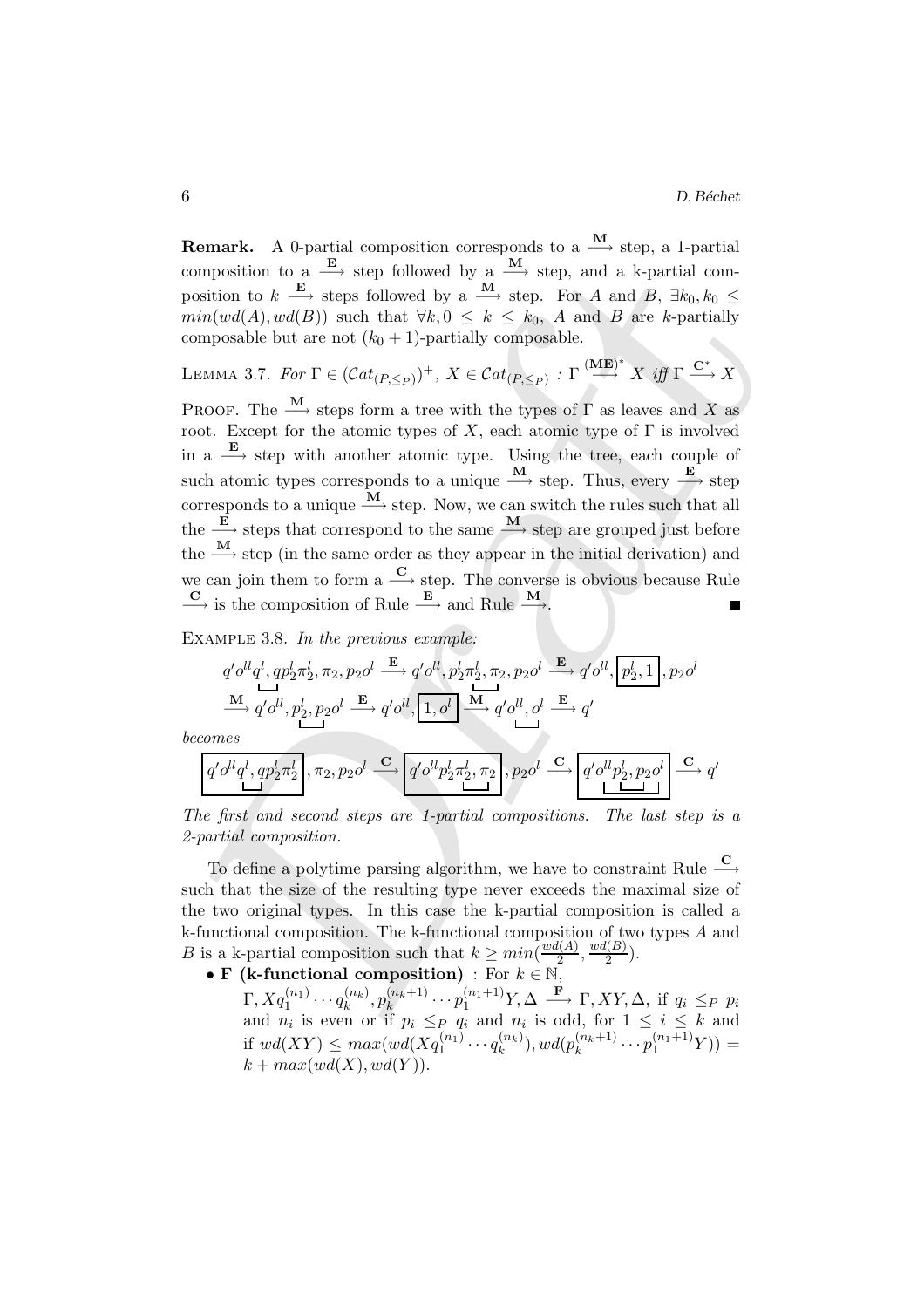Lemma 3.10 will prove that this rule can replace  $\stackrel{\mathbf{C}}{\longrightarrow}$  if the final type is 1 because for any outerplanar graph (planar graph in which the vertices are placed on a single line) there always exists at least one vertex that is either isolated or only connected to its left or right neighbours (or to both of them) exclusively. This vertex is then composed with any of its neighbours if it is isolated (the type must be 1 and we use a 0-functional composition). If it is connected to only one neighbour, it is composed with the connected neighbour (if the width of the type is k, we use a k-functional composition). If it is connected to its two neighbours, we choose the one that interacts the most with the vertex. In the three cases the composition is functional.

LEMMA 3.9 (property of outerplannar graphs). Let  $(V, A)$  be a graph where the vertices are linearly ordered  $V = v_1, \ldots, v_n$ . The edges A are nonoriented and we write  $A[i, j]$  if there exists an edge between  $v_i$  and  $v_j$ .

If the graph is an outerplanar graph w.r.t. the linear order of V then  $\exists a$ vertice only connected to its neighbours:

If  $\forall i, j, k, l, 1 \leq i < j < k < l \leq n$  ¬(A[i, k] ∧ A[j, l]) then  $\exists i, 1 \leq i \leq n \text{ such that } \forall j, (1 \leq j \leq i-2) \vee (i+2 \leq j \leq n), \neg A[i, j]$ 

1 because for any outer<br>plane graph in which the vertices is neither peak on a single line) there are<br>ways exists at least one vertex that is their isolated or only connected to its left or right neighbours (or to both of PROOF. By induction on n. We also prove that if  $n \geq 3$ , the vertex that is only connected to its neighbours is neither  $v_1$  nor  $v_n$ . For 1 or 2 vertices, the property is obvious. For 3 vertices, the middle vertex always verifies the property (and is neither  $v_1$  nor  $v_3$ ). For  $n > 3$  vertices, if  $v_1$  and  $v_n$  are connected, this edge is remove. We look at edges that connect two vertices that are not neighbours. If none are found, every vertex is only connected to its neighbours and any vertex  $v_i, 2 \leq i \leq n-1$  is only connected to its neighbours (and is neither  $v_1$  nor  $v_n$ ). Otherwise, if it exists an edge between  $v_i$  and  $v_j$  with  $i \leq j$  and  $j - i \geq 2$   $(j - i < n$  because  $v_1$  and  $v_n$ are not connected) and we consider recursively the subgraph corresponding to  $v_i, \ldots, v_j$ . It has a vertex  $v_k, i < k < j$  only connected to its neighbours.  $v_k$  cannot be connected to any other vertex before  $v_i$  or after  $v_j$ .

LEMMA 3.10. For  $\Gamma \in (Cat_{(P, \leq_P)})^+$ ,  $\Gamma \stackrel{\textbf{(ME})^*}{\longrightarrow} 1$  iff  $\Gamma \stackrel{\textbf{F}^*}{\longrightarrow} 1$ .

PROOF. If the length of  $\Gamma$  is  $1, \stackrel{\mathbf{E}}{\longrightarrow}, \stackrel{\mathbf{M}}{\longrightarrow}$  and  $\stackrel{\mathbf{F}}{\longrightarrow}$  cannot be applied and  $\Gamma$ must be 1. For  $n \geq 2$ , starting with a derivation  $X_1, \ldots, X_n \stackrel{(\mathbf{ME})^*}{\longrightarrow} 1$ , we build a graph with *n* vertices corresponding to  $X_1, \ldots, X_n$ . We connect vertex i' to vertex j' if there exists at least one  $\xrightarrow{\mathbf{E}}$  step  $\Gamma', X'q^{(n')}, p^{(n'+1)}Y', \Delta' \xrightarrow{\mathbf{E}}$  $\Gamma', X', Y', \Delta'$  in the derivation where  $q^{(n')}$  is initially an atomic type of  $X_{i'}$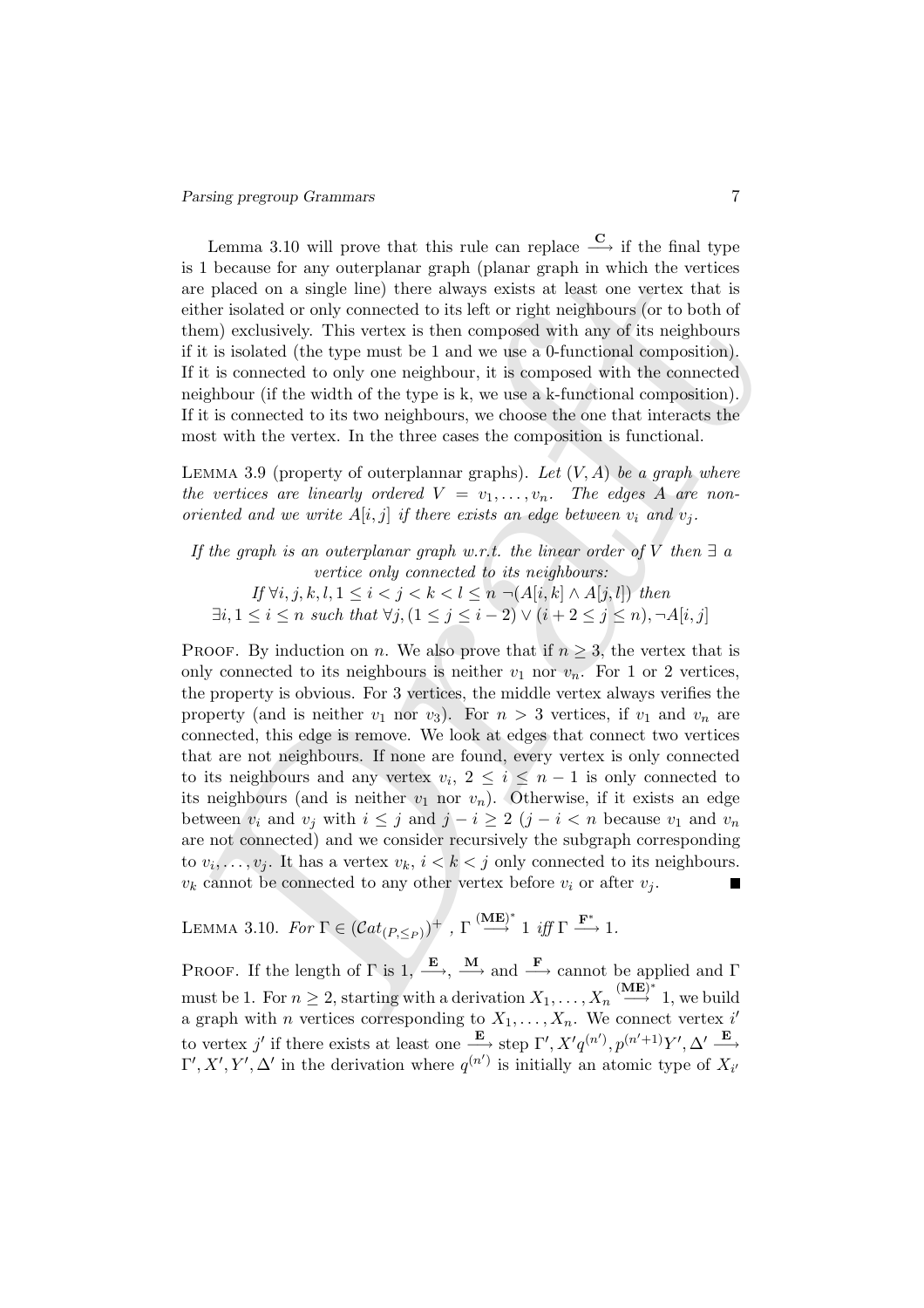This graph is otterplane. Lemma 3.9 says that it exists a vertex that is<br>cointed or only connected to its neighbours. This vertex corresponds to a<br>ppe  $X_i$  and each  $\frac{E}{F}$  step on the atomic rypes of  $X_i$  concerns an a and  $p^{(n'+1)}$  is initially an atomic type of  $X_{j'}$ . This graph is outerplanar. Lemma 3.9 says that it exists a vertex that is isolated or only connected to its neighbours. This vertex corresponds to a type  $X_i$  and each  $\xrightarrow{\mathbf{E}}$  step on the atomic types of  $\overline{X}_i$  concerns an atomic type of  $X_{i-1}$  or  $X_{i+1}$ . Let j be the number of  $\xrightarrow{\mathbf{E}}$  concerning  $X_i$  and  $X_{i-1}$  $(j = 0$  if  $i = 1$ ) and k be the number of  $\stackrel{\mathbf{E}}{\longrightarrow}$  concerning  $X_i$  and  $X_{i+1}$   $(k = 0)$ if  $i = n$ ). i and j can be both 0. We have  $wd(X_i) = j + k$  because every atomic type is involved in one  $\xrightarrow{\mathbf{E}}$  step (the derivation ends with type 1). If  $j \geq k$ , we can choose all the  $\xrightarrow{\mathbf{E}}$  steps concerning  $X_i$  and  $X_{i-1}$ . If  $j \leq k$ , we can choose all the  $\xrightarrow{\mathbf{E}}$  steps concerning  $X_i$  and  $X_{i+1}$ . If for instance we choose all the  $\xrightarrow{\mathbf{E}}$  steps concerning  $X_i$  and  $X_{i-1}$  (the other case is similar) then we have  $j \geq \frac{wd(X_i)}{2}$  $\frac{(X_i)}{2}$  and  $\exists X'', Y''$  such that  $X_{i-1} = X''q_1^{(n_1)}$  $\mathcal{q}_1^{(n_1)}\cdots \mathcal{q}_j^{(n_j)}$  $j^{(n_j)}$  and  $X_i = p_i^{(n_j+1)}$  $j_j^{(n_j+1)} \cdots p_1^{(n_1+1)} Y''$  with  $q_l \leq_P p_l$  and  $n_l$  is even or  $p_l \leq_P q_l$  and  $n_l$  is odd, for  $1 \leq l \leq j$ . Now, we remove the  $\xrightarrow{\mathbf{E}}$  steps from the initial derivation together with the first  $\stackrel{\mathbf{M}}{\longrightarrow}$  step that concerns  $X_i$ . Now, we have a derivation of  $X_1, \ldots, X_{i-2}, X''Y'', X_{i+2}, \ldots, X_n \stackrel{\text{(ME)}^*}{\longrightarrow} 1$  with  $n-1$  types that corresponds by induction hypothesis to a derivation using only  $\xrightarrow{\mathbf{F}}$  steps. We prepend the step:  $X_1, \ldots, X'' q_1^{(n_1)}$  $\frac{(n_1)}{1} \cdots \frac{q^{(n_j)}}{q_j}$  $\binom{(n_j)}{j},p_j^{(n_j+1)}$  $\overline{p}_j^{(n_j+1)} \cdots \overline{p}_1^{(n_1+1)} Y'' , \ldots, X_n \stackrel{\mathbf{F}}{\longrightarrow}$  $X_1, \ldots, X''Y''$ ,  $\ldots, X_n$  and find a complete  $\stackrel{\mathbf{F}^*}{\longrightarrow}$  derivation. This composition is a j-functional composition because  $j \geq wd(Y'')$  and  $wd(X''Y'') \leq$  $wd(X'') + j \leq j + max(wd(X''), wd(Y''))$ 

LEMMA 3.11. For  $\Gamma \in (Cat_{(P, \leq_P)})^+$ ,  $p \in P^{(\mathbb{Z})}$  :  $\Gamma \stackrel{(\mathbf{ME})^*}{\longrightarrow} p$  iff  $\Gamma \stackrel{\mathbf{F}^*}{\longrightarrow} p$ .

PROOF. Because  $X \leq_P p$  iff  $Xp^r \leq_P 1$ , the proof is similar to the proof of Lemma 3.10 but used a derivation of  $\Gamma, s^r \stackrel{\textbf{(ME)}^*}{\longrightarrow} 1$ .

EXAMPLE 3.12. The first  $\frac{C}{\longrightarrow}$  step of the previous example is not a  $\frac{F}{\longrightarrow}$  step:

$$
\boxed{q' o^{ll} q^l, q p_2^l \pi_2^l}, \pi_2, p_2 o^l \stackrel{\mathbf{C}}{\longrightarrow} \boxed{q' o^{ll} p_2^l \pi_2^l, \pi_2}, p_2 o^l \stackrel{\mathbf{C}}{\longrightarrow} \boxed{q' o^{ll} p_2^l, p_2 o^l} \stackrel{\mathbf{C}}{\longrightarrow} q'}
$$

becomes

$$
q' o^{ll} q^l, \boxed{qp_2^l \pi_2^l, \pi_2}, p_2 o^l \stackrel{\mathbf{F}}{\longrightarrow} q' o^{ll} q^l, \boxed{qp_2^l, p_2 o^l} \stackrel{\mathbf{F}}{\longrightarrow} \boxed{q' o^{ll} q^l, q o^l} \stackrel{\mathbf{F}}{\longrightarrow} q'
$$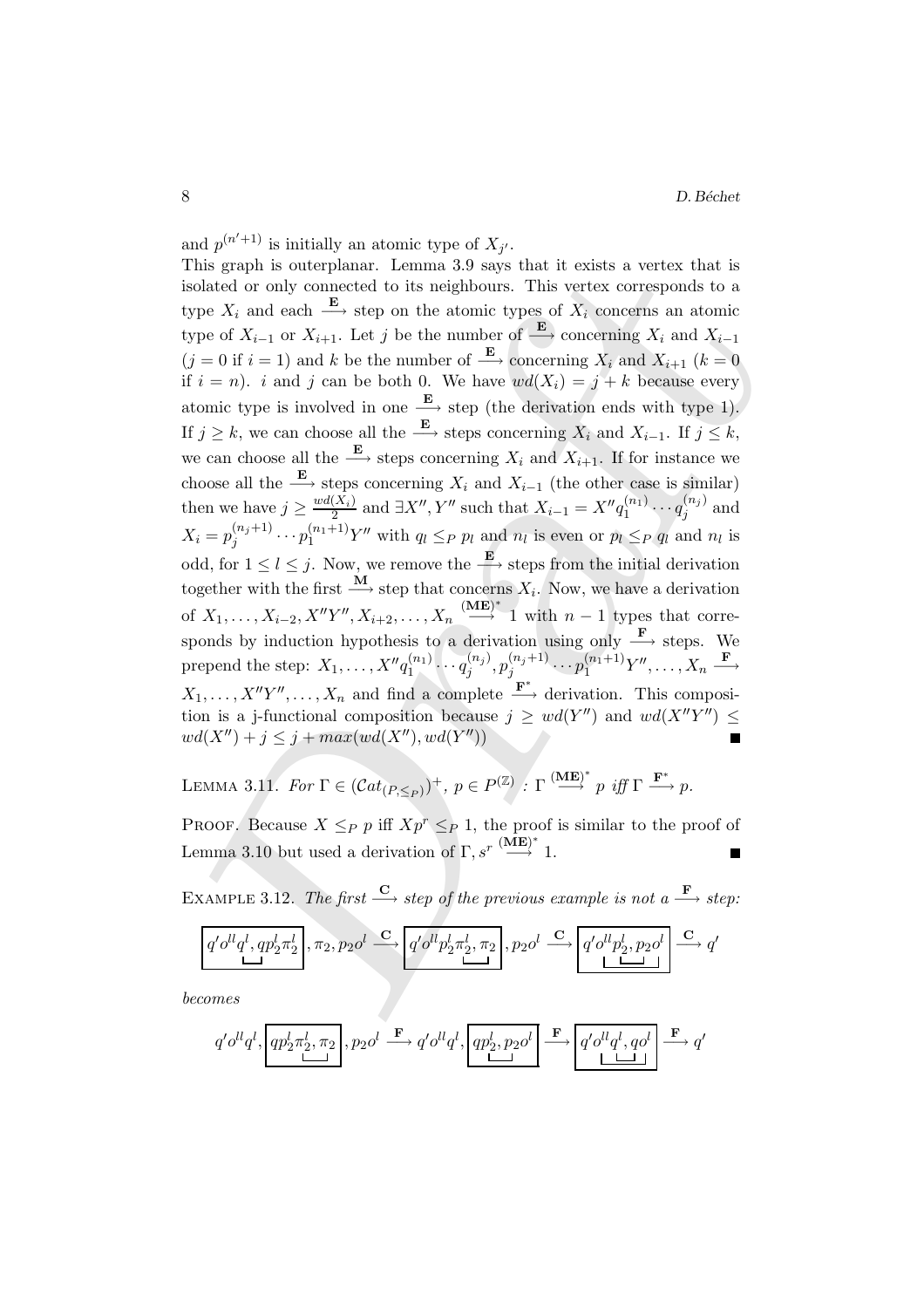COROLLARY 3.13.  $G = (\Sigma, I, s)$  generates a string  $v_1 \cdots v_n$  iff for  $1 \leq i \leq n$ ,  $\exists X_i \in I(v_i), \ \exists Y_i \in \mathcal{C}at_{(P, \leq_P)} \ \text{and} \ \exists p \in P \ \text{such that} \ \forall i, 1 \leq n, X_i \stackrel{\mathbf{I}^*}{\longrightarrow} Y_i,$  $Y_1, \cdots, Y_n \xrightarrow{\mathbf{F}^*} p \text{ and } p \leq_P s.$ 

# 3.2. A parsing algorithm

A Cocke-Kasami-Younger parsing algorithm  $^6$  consists in the following steps:

- 1. Search for the types associated to the  $n$  words by the lexicon.
- 2. For each word, add the types deduced with  $\xrightarrow{\mathbf{I}^*}$ .
- 3. Compute recursively the possible types associated to a contiguous segment of words using  $\frac{\mathbf{F}}{\mathbf{F}}$ .

The third step uses a function that takes the positions of the first and last words in the segment as parameters. The result is a set of types with a bounded width (i.e. by the maximum width of the types in the lexicon).

PROPERTY 3.14. For a given grammar, this algorithm is  $n^3$  (wrt the number n of words of input strings).

EXAMPLE 3.15. Parsing of "whom have you seen ?" The cell of line i (from the bottom) and column  $j$  contains the types of the fragment starting at the  $i^{th}$  word and ending at the  $j^{th}$  word.

|      | whom                                                | have                | you                    | seen                  |
|------|-----------------------------------------------------|---------------------|------------------------|-----------------------|
| seen |                                                     |                     |                        | $\{p_2o^{\prime\}}$   |
| you  |                                                     |                     | $\{\pi_2\}$            |                       |
| have |                                                     | $\{qp_2^l\pi_2^l\}$ | $qp_2^{\prime}$        | $\{qo^l\}$            |
| whom | $a'$ <sub>O</sub> $l$ <sub>O</sub> $l$ <sub>}</sub> |                     | $\int q' o^{ll} n^l$ . | $a'$ $o^{ll}$ $o^{l}$ |

 $X_i \in I(v_i)$ ,  $\exists Y_i \in Cat_{\{P_i \leq p\}}$  and  $\exists p \in P$  such that  $\forall i, 1 \leq n, X_i \xrightarrow{L} Y_i$ ,<br>  $\ldots, Y_n \xrightarrow{P} p$  and  $p \leq p$  s.<br>
2. A parsing algorithm<br>
2. Code.<br>
Code.<br>
2. A parsing algorithm<br>
2. Code.<br>
2. Sore exact how the types asso The cell of line i (from the bottom) and column j contains the types of the fragment starting at the  $i^{th}$  word and ending at the  $j^{th}$  word. The sentence has two types (but only one is atomic) because  $q' o^{ll} p_2^l, p_2 o^l \stackrel{\mathbf{F}}{\longrightarrow} q'$  using 2- $\emph{functional composition but also $q'o^{ll}p_2^l,p_2o^l$} \; \stackrel{\mathbf{F}}{\longrightarrow} \; q'o^{ll}o^l\; using \; 1\emph{-}functional$ composition.

#### 3.3. From pregroup grammars to context-free grammars

Using Corollary 3.13, we can deduce a context-free grammar from a pregroup grammar that generates the same language.

<sup>&</sup>lt;sup>6</sup>In fact, this algorithm tests whether a sentence is grammatical. A real parsing algorithm must also reverse all its operations in order to give one or all possible parse trees.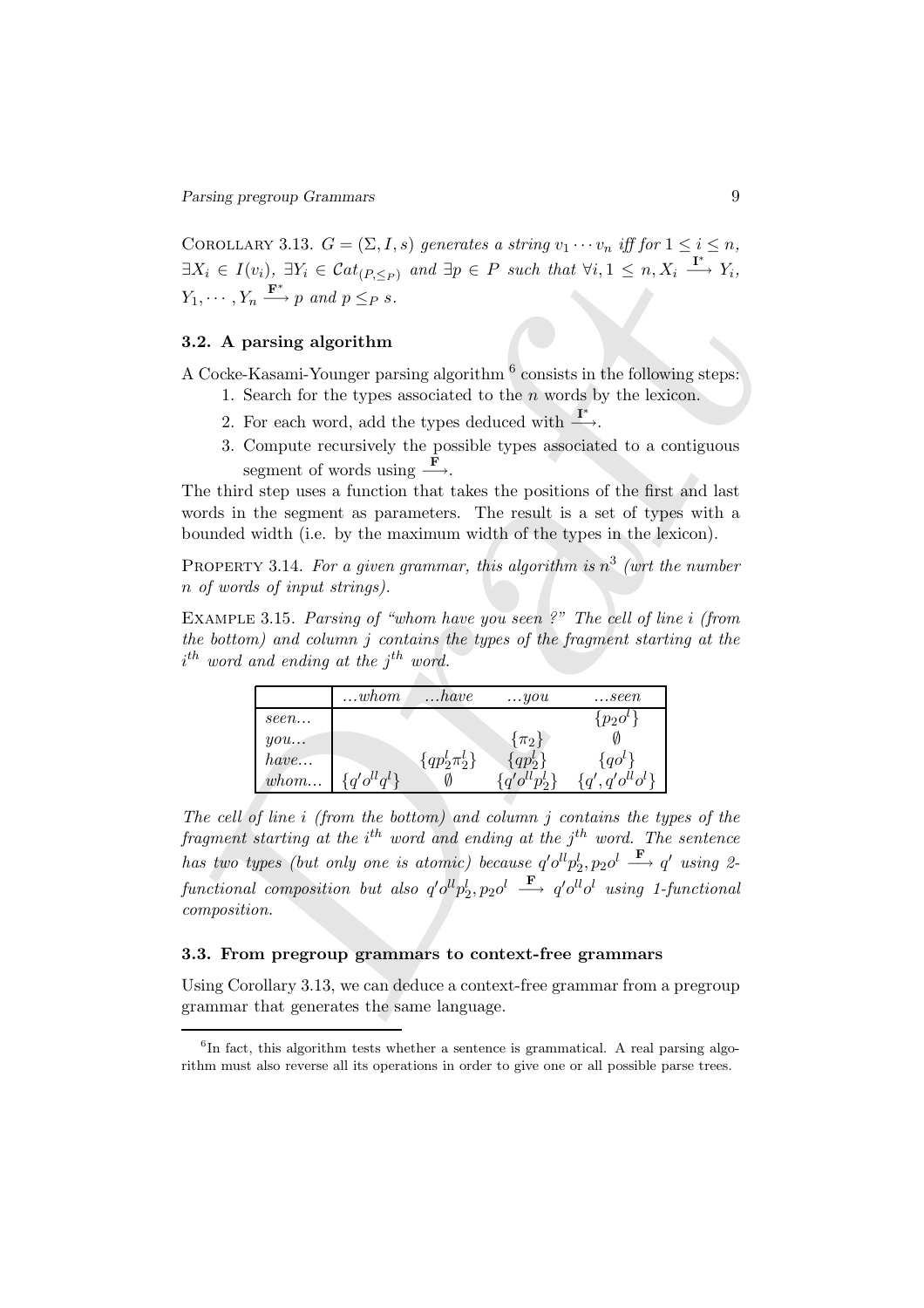DEFINITION 3.16. Let  $G = (\Sigma, I, s)$  be a pregroup grammar on  $Cat_{(P, \leq_P)}$ . Let  $N = \max({w d(X) | a \in \Sigma, X \in I(a) \cup \{1\})}$  be the maximum width of the types used by G and  $M = \max(\{|i| \mid a \in \Sigma, Xp^{(i)}Y \in I(a)\} \cup \{0\})$ the maximum of the absolute value of the exponents of the atomic types used by G. We denote by  $\mathcal{C}at_{(P,\leq_P)}\langle N,M\rangle$  the set of types of  $\mathcal{C}at_{(P,\leq_P)}$ with a width less or equal to N and where exponents are in  $-M, \ldots, M$ .  $\mathcal{C}at_{(P,\leq_P)}\langle N,M\rangle$  is finite. We define the context-free grammar  $\mathcal{G}(G)$  =  $\langle \Sigma, \mathcal{C}at_{(P,\leq_P)}\langle N, M\rangle, s, \mathcal{R}\rangle$  where:

$$
\forall X \in \mathcal{C}at_{(P,\leq_P)} \langle N, M \rangle, a \in \Sigma \quad X \xrightarrow{\mathcal{R}} a \text{ if } \exists Y \in I(a), Y \xrightarrow{\mathbf{I}^*} X
$$
  

$$
\forall X, Y, Z \in \mathcal{C}at_{(P,\leq_P)} \langle N, M \rangle \qquad X \xrightarrow{\mathcal{R}} Y, Z \text{ if } Y, Z \xrightarrow{\mathbf{F}} X
$$
  

$$
\forall p \in P \qquad s \qquad s \xrightarrow{\mathcal{R}} p \text{ if } p \leq_P s
$$

COROLLARY 3.17. Let G be a pregroup grammar,  $\mathcal{L}(G) = \mathcal{L}(\mathcal{G}(G))$ 

t  $N = \max\{ (wd(X) \mid a \in \Sigma, X \in I(a) \} \cup \{1\})$  be the maximum width<br>  $t \in \mathbb{R}$  the space state by  $G$  and  $M = \max\{|\{i\} \mid a \in \Sigma, X_P^{(j)}Y \in I(a)\} \cup \{0\} \}$ <br>
be maximum of the absolute value of the exponents of the atomic types<br>
seed b EXAMPLE 3.18. With the pregroup grammar such that  $I(whom) = \{q'o^{ll}q^l\},\$  $I(have) = \{qp_2^l \pi_2^l\}$ ,  $I(you) = \{\pi_2\}$  and  $I(seen) = \{p_2o^l\}$  and where  $\Sigma =$  $\{whom, have, you, seen\}$  and  $P = {\pi_2, p_2, o, q', s}$  with  $q' \leq_P s$ . The maximum width N is 3 and the maximum absolute exponent M is 2. The set of terminals of the context-free grammar is  $\Sigma$ . The non-terminals are  $\mathcal{C}at_{(P,\leq_P)}\langle 3,2\rangle=\{1\}\cup\{p^{(i)}\mid p\in P,-2\leq i\leq 2\}\cup\{p^{(i)}q^{(j)}\mid p,q\in P,-2\leq$  $i,j \leq 2\} \cup \{p^{(i)}q^{(j)}r^{(k)} \mid p,q,r \in P, -2 \leq i,j,k \leq 2\}$ . The start symbol is s. The rules are divided in 3 parts. For the terminals:  $q'o^{ll}q^l \stackrel{\mathcal{R}}{\longrightarrow}$  whom,  $qp_2^l\pi_2^l \stackrel{\mathcal{R}}{\longrightarrow} have, \ \pi_2 \stackrel{\mathcal{R}}{\longrightarrow} you \ \ and \ \ p_2o^l \stackrel{\mathcal{R}}{\longrightarrow}seen \ \ and \ \ no \ \ other \ because \ \ it$ is not possible to apply Rule  $\stackrel{\mathbf{I}}{\longrightarrow}$  on  $q' o^{ll} q^l$ ,  $q p_2^l \pi_2^l$ ,  $\pi_2$  or  $p_2 o^l$ . The binary rules correspond to all the possible applications of Rule  $\stackrel{\mathbf{F}}{\longrightarrow}$  to two types in  $Cat_{(P, \leq_P)} \langle 3, 2 \rangle$ . For instance, we find  $o \stackrel{\mathcal{R}}{\longrightarrow} o \pi_2^l p_2, p_2^r \pi_2$  but also  $\sigma \pi_2^l \pi_2 \stackrel{\mathcal{R}}{\longrightarrow} \sigma \pi_2^l p_2, p_2^r \pi_2$  and  $\sigma \pi_2^l p_2 \stackrel{\mathcal{R}}{\longrightarrow} \sigma \pi_2^l p_2, 1$  and  $1 \stackrel{\mathcal{R}}{\longrightarrow} \sigma^r \pi_2^l p_2, p_2^r \pi_2 \sigma^{rr}$  and  $1 \stackrel{\mathcal{R}}{\longrightarrow} 1, 1$ . The last rules for primitive types less or equal to s: s  $\stackrel{\mathcal{R}}{\longrightarrow}$  s (not very useful) and  $s \stackrel{\mathcal{R}}{\longrightarrow} q'$ .

# 4. Lambek calculus

#### 4.1. Lambek calculus allowing empty premises

DEFINITION 4.1. The types  $Tp$  of Lambek calculus are generated from a set of atomic types P by three binary connectives "/" (over), " $\mathcal{N}$ " (under) and "•" (product). A sequent  $\Gamma \vdash A$  is composed of a sequence of types Γ, possibly empty, which is the antecedent configuration and a succedent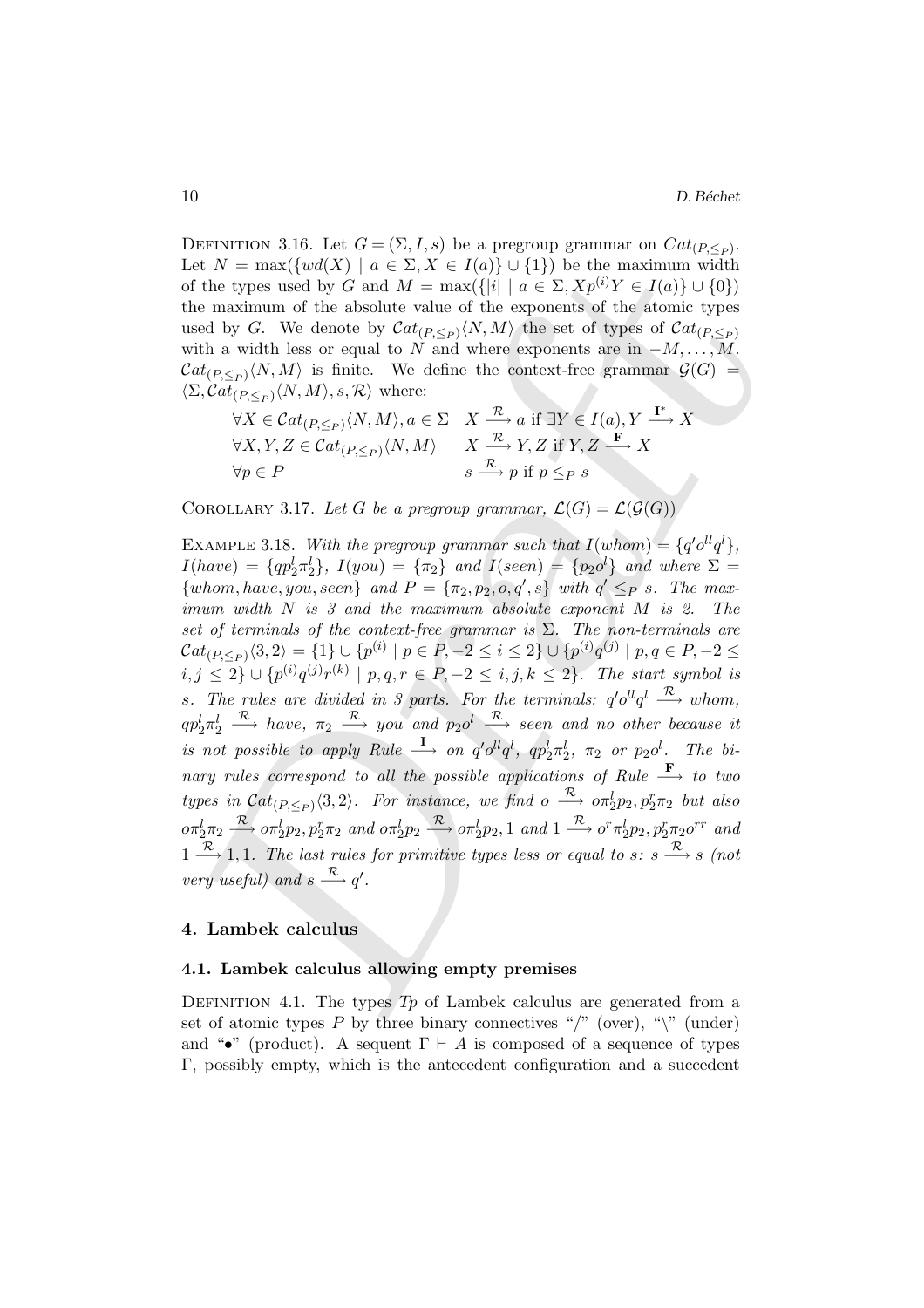type A. We write  $\Gamma \vdash_{L_{\emptyset}} A$  when  $\Gamma \vdash A$  can be deduced in the following system:

system:  
\n
$$
\frac{A+A}{A} \mathbf{A} \mathbf{x} = \frac{\Gamma \vdash A \Delta_1, A, \Delta_2 \vdash B}{\Delta_1, \Gamma, \Delta_2 \vdash C} \mathbf{C} \mathbf{u} \mathbf{t}
$$
\n
$$
\frac{\Gamma \vdash A \Delta_1, A, \Delta_2 \vdash C}{\Gamma, A \cdot B, \Delta \vdash C} \mathbf{t} \mathbf{L} \frac{\Gamma \vdash A \Delta_1, B, \Delta_2 \vdash C}{\Delta_1, B, A, \Gamma, \Delta_2 \vdash C} \mathbf{L} \frac{\Gamma \vdash A \Delta_1, B, \Delta_2 \vdash C}{\Delta_1, \Gamma, A \setminus B, \Delta_2 \vdash C} \mathbf{L}
$$
\n
$$
\frac{\Gamma \vdash A \Delta \vdash B}{\Gamma, \Delta \vdash A \cdot B} \mathbf{e} \mathbf{R} \frac{\Gamma, B \vdash A}{\Gamma \vdash A/B} / R \mathbf{R} \frac{A, \Gamma \vdash B}{\Gamma \vdash A \setminus B} \mathbf{R}
$$
\n2. **Proof-nets for Lambek calculus**  
\nambek calculus allowing empty premises is equivalent to the intuitionistic multiplicative fragment of cyclic linear logic [8, 18, 1] and we use proof-nets and modules rather than sequent calculus.  
\nDEFINITION 4.2 (Link, proof-structure). A polarized type is a couple constituted of a type in  $T_B$  and a polarized type. In*tuitionistic* denotes by + . For  $X \in T_B$ , we define  $(A^-)^{\perp} = A^+$  and  $(A^{\perp})^{\perp} = A^{\perp}$ . *Sequential* lists of polarized type. In*tuitionistic equents* are circular lists of polarized types where one and only one type is output. They are written  $A_1, \dots, A_n \vdash A$  where  $A^{\perp}$  is the output type and  $\overline{1_1}, \dots, A_n$  are the input types: The circular list is cut between  $A^{\perp}$  and  $\overline{1_1}$ .  
\n• A link is a drawing that connects (the occurrences of) polarized types. There are 8 drawings: three  $\otimes$ -links, three  $\otimes$ -links, a **Ax**-link and a **Cut**-link:  
\n
$$
\begin{bmatrix} B^{\perp} & A^{\perp} & B^{\perp
$$

# 4.2. Proof-nets for Lambek calculus

Lambek calculus allowing empty premises is equivalent to the intuitionistic multiplicative fragment of cyclic linear logic [8, 18, 1] and we use proof-nets and modules rather than sequent calculus.

DEFINITION 4.2 (Link, proof-structure). A *polarized type* is a couple constituted of a type in Tp and a polarity in  $\{+,-\}$ . Polarities are either *input* denoted by  $-$  or *output* denoted by  $+$ . For  $X \in T_p$ , we define  $(A^-)^{\perp} = A^+$ and  $(A^+)^\perp = A^-$ . Sequents are circular lists of polarized type. Intuitionistic sequents are circular lists of polarized types where one and only one type is output. They are written  $A_1, \cdots, A_n \vdash A$  where  $A^+$  is the output type and  $A_1^-, \dots, A_n^-$  are the input types: The circular list is cut between  $A^+$  and  $A_1^{\dagger}$ .

• A link is a drawing that connects (the occurrences of) polarized types. There are 8 drawings: three  $\otimes$ -links, three  $\otimes$ -links, a **Ax**-link and a Cut-link:



The polarized types situated above the link are the premises, the ones under the link are the conclusions.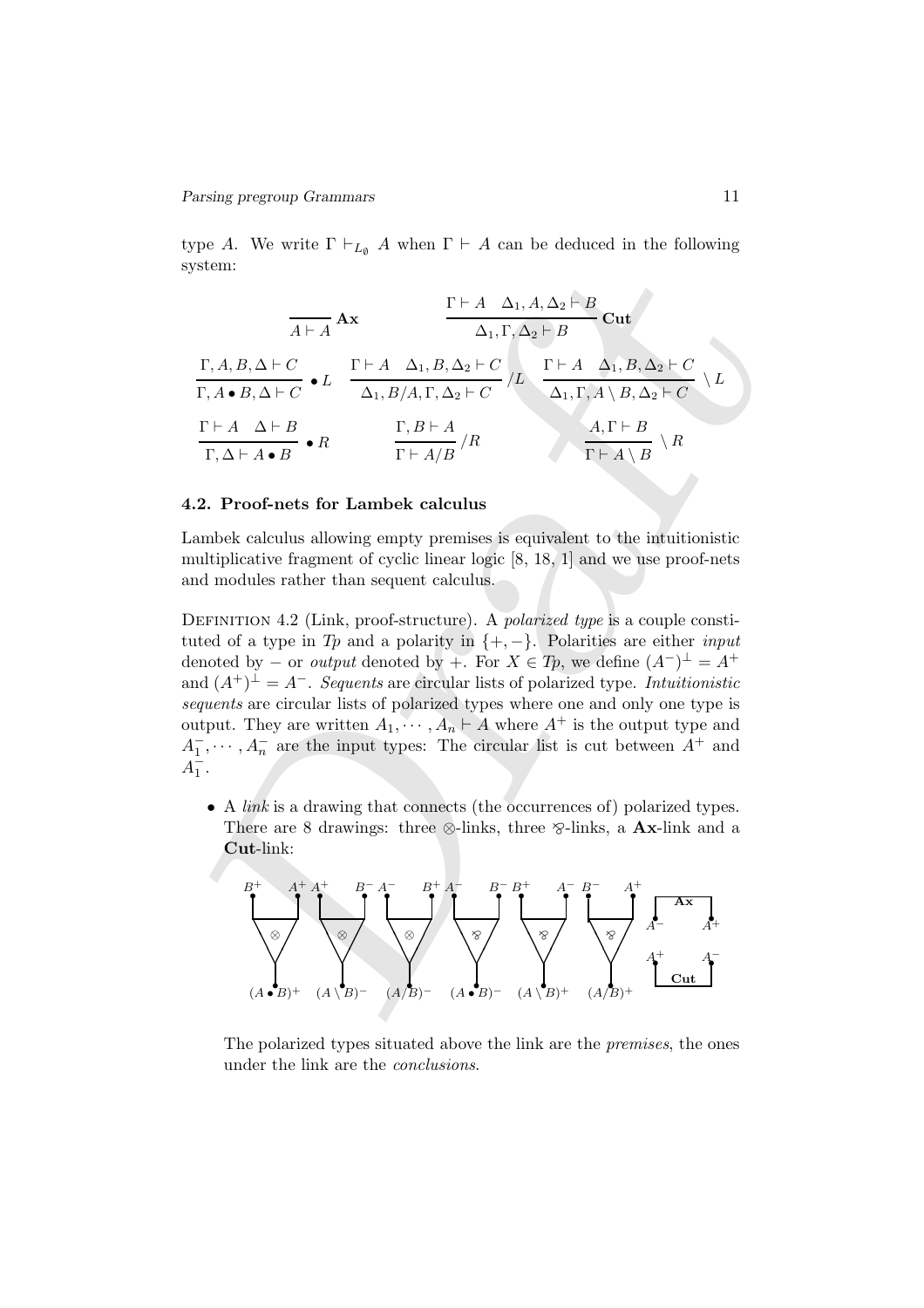and drawings are links such that a polarized type is the premise of a<br>mest one link and the conclusion of exactly one link. The polarized<br>types that are not the premise of a link are the conclusions of the proof-<br>structur • A *proof-structure* is a planar drawing where vertices are polarized types and drawings are links such that a polarized type is the premise of at most one link and the conclusion of exactly one link. The polarized types that are not the premise of a link are the conclusions of the proofstructure. An intuitionistic proof-structure is a proof-structure such that the conclusions form an intuitionistic sequent (there is exactly one output type). The conclusions must be on the unbounded face (not inside the proof-structure but on the border).

DEFINITION 4.3 (Proof-net). A *proof-net* is an intuitionistic proof-structure that corresponds to a sequential proof in Lambek calculus.

Remark. Not every intuitionistic proof-structure is a proof-net. But, a criteria exists that tells us whether a proof-structure is a proof-net. In this article, we use the Danos-Regnier criterion [6].

DEFINITION 4.4 (Switching). A switching of a proof-structure is a selection for every  $\otimes$ -link between *left* or *right* position. This switching induces a planar graph by replacing each link by the edges shown below:



DEFINITION 4.5 (Correct proof-structure). A proof-structure is correct (it verifies the correctness criterion) if and only if for every switching, the graph is acyclic and connected.

THEOREM 4.6. The correct intuitionistic proof-structures are the proof-nets.

This is the usual correctness and sequentialization theorem of proof-nets. In [8, 6], a theorem is given for classical linear logic. Here, it must be taken into account that the proofs are also intuitionistic and cyclic [17]. This is the role of polarities and planarity.

Example 4.7. Below is a proof-net corresponding to the sentence "Peter saw briefly Mary dancing". The types of each word are supposed to be stored in the lexicon. The type of internal nodes is not mentioned. This proofstructure verifies the correctness criterion: there is only one  $\delta$ -link and the two possible switchings lead to two acyclic and connected graphs. It is also a valid sequent in Lambek calculus.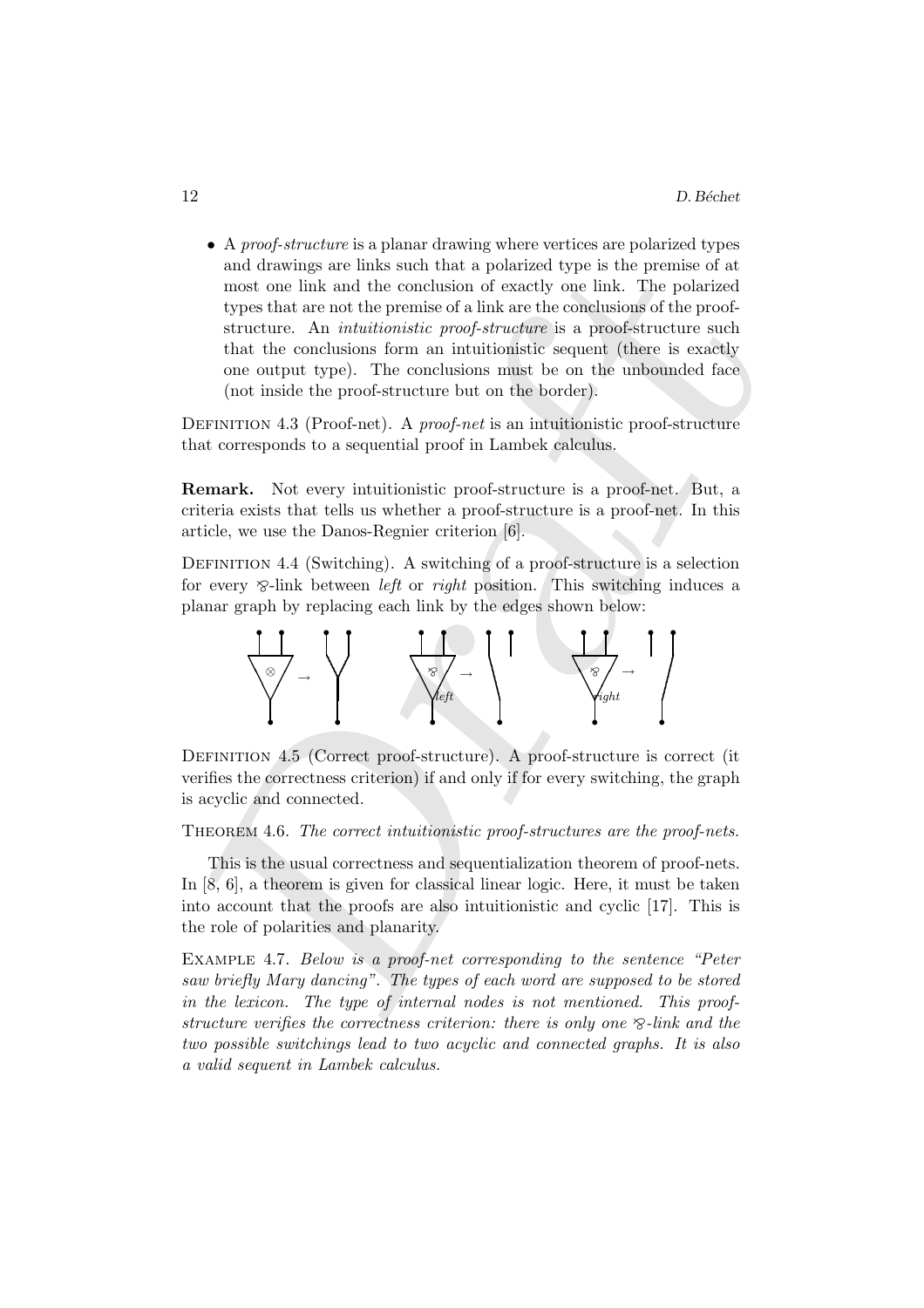

#### 5. Parsing using flat interface calculus

## 5.1. Module calculus

A proof-net is a correct proof-structure. To build a proof-net from a sequent, attention must be given to the different possible proof-structures corresponding to this sequent, and their correction. Because we want to introduce a notion of partial composition similar to the partial composition of pregroup types, we have to study the parts of proof-structures. These objects are called modules [6, 13, 12, 2, 3].

For the properties of links are the conclusion of a link are only premise and one of the method of either premise for the method of a link of the method of the method of the method of the method of the method of the serve DEFINITION 5.1 (Module, border). A *module* is a "proof-structure with premises": a planar drawing where each polarized type is the premise of at most one link, and the conclusion of at most one link. At least one polarized type must not be the conclusion of a link. The polarized types that are not the premises of links are the *conclusions* of the module. The polarized types that are not the conclusion of a link are its premises. The border of the module is the list (from left to right on a drawing of a module) of its premises. We write  $M\begin{bmatrix} A_1 & A_k \\ \mathbf{P} & \mathbf{P} \end{bmatrix}$ ] a module with a border  $A_1, \ldots, A_k$ . We write  $\overrightarrow{A}$ the module with only one vertex  $A$  and no link. The border is  $A$ . The list of conclusions is also A.

EXAMPLE 5.2. Below is a module composed of five  $\otimes$ -links, one  $\otimes$ -link and two axiom links. Six polarized types are the premise and the conclusion of some links, four are only conclusion, six are only premise and one  $NP^-$  is neither premise nor conclusion. Thus, the conclusions of the module are, from left to right,  $NP^-$ ,  $(NP \setminus S)/VP^-$ ,  $(S/VP) \setminus (S/VP)^-$ ,  $NP^-$  and  $(NP \backslash VP)^-$ . The premises are, from left to right,  $S^-$ ,  $S^+$ ,  $S^-$ ,  $VP^+$ ,  $NP^-$ ,  $NP^+$  and  $VP^-$ . The type  $NP^-$  that is not connected to a link appeared both as a conclusion and as a premise of the module: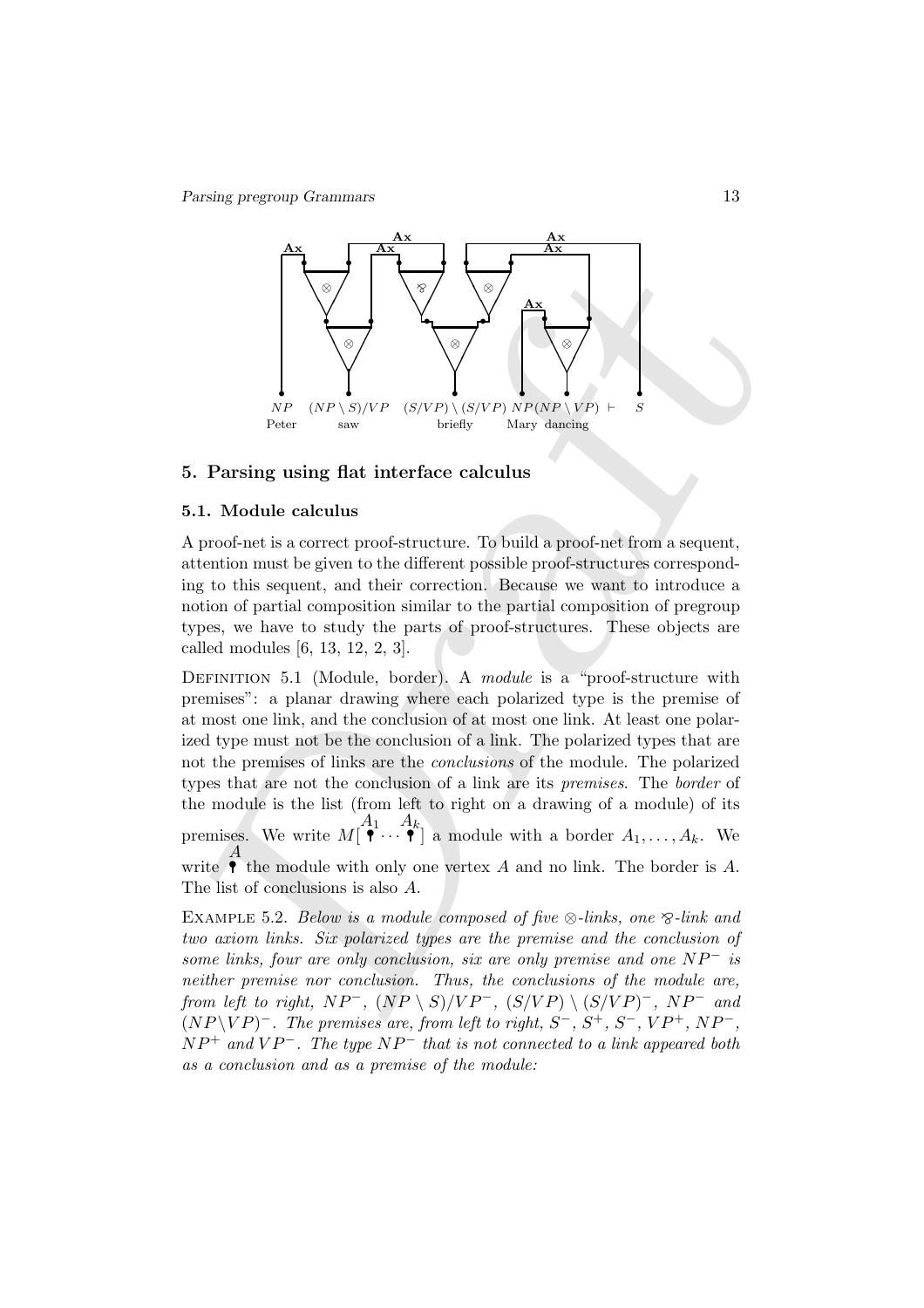

We can split a proof-structure in several modules by splitting the circular list of conclusions in several contiguous parts. Axiom links that connect the parts are cut. Thus the modules have premises (one for each cut axiom link) that are not in the initial proof-structure.

EXAMPLE 5.3. For instance, we can split the proof-net of Example 4.7 in two modules corresponding to "Peter saw" and "briefly Mary dancing  $\vdash S$ ". In this example, we split the conclusions between succedent S and the first type NP (remember that the list is circular) and between the second type  $(NP \setminus S)/VP$  and the third type  $(S/VP) \setminus (S/VP)$ . The left module has two conclusions  $NP^-$  and  $(NP \setminus S)/VP^-$  and two premises  $VP^+$  and  $S^-$ . The right module has four conclusions  $(S/VP) \setminus (S/VP)^{-}$ , NP<sup>-</sup>, NP  $\setminus VP^{-}$ and  $S^+$  and two premises  $S^+$  and  $VP^-$ :



DEFINITION 5.4 (Switching, correct module). As for proof-structures, a switching of a module is a selection for every  $\mathcal{D}$ -link between *left* or *right* position. This switching induces a planar graph by replacing each link by the edges shown in Definition 4.4.

A module is correct (it verifies the correctness criterion for modules) if and only if for every switching, the graph is acyclic and each vertex is connected to a polarized type of the border.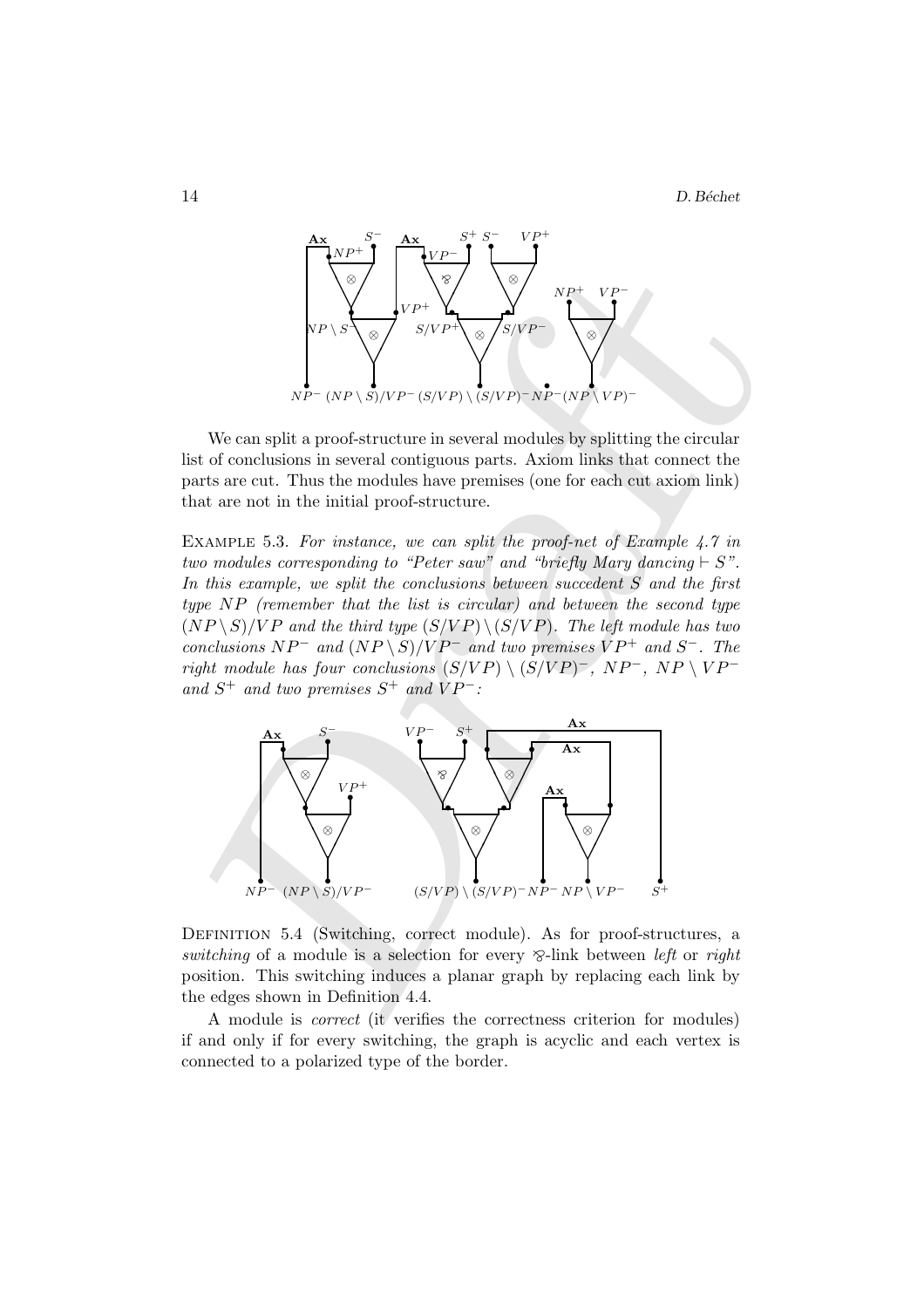DEFINITION 5.5 (Orthogonal modules). A module M with conclusions  $A_1, \ldots, A_k$  and a border  $B_1, \ldots, B_n$  is *orthogonal* to a module N with conclusions  $C_1, \ldots, C_m$  and border  $B_n^{\perp}, \ldots, B_1^{\perp}$ , (notation  $M \perp N$ ) if and only if the proof-structure obtained by linking the n premises of  $M$  to the n premises of N by n axiom links is a proof-net.

THEOREM 5.6. If  $M \perp N$  then M and N are correct modules.

1,..., A<sub>g</sub> and a border  $B_1, ..., B_n$  is orthogonal to a module N with con-<br>tusions  $C_1, ..., C_m$  and border  $B_n^{\perp}, ..., B_n^{\perp}$ , (notation  $M \perp N$ ) if and only<br>the proof-structure obtained by linking the *n* premises of M to the PROOF. The proof is straightforward. If  $M \perp N$  then the proof-structure obtained by linking the n premises of M to the n premises of N by n axiom links is a proof-net: for every switching of the  $\gamma$ -links, the graph is acyclic and connected. Thus, for every switching of the  $\mathcal{D}$ -links of M (or N), the graph is acyclic and every vertex is connected to (at least) one type of the border:  $M$  (or  $N$ ) is a correct module.

In fact, Lambek calculus proof search can be performed using the following rules on list of correct modules<sup>7</sup>:  $\begin{array}{cc} B^q & C^r \ \bullet \end{array}$ 

- $\bullet \otimes (\otimes \text{ introduction}) \, : \, ... , M [ \cdots \overset{\bullet}{\bullet} ]$  $A^p$  $\dots, M[\cdots]$  ,  $\dots \stackrel{\otimes}{\longrightarrow} \dots, M[\cdots]$ ❅❅ <sup>⊗</sup>  $A^p \cdots$ ], ... if  $A^{p} = (C \bullet B)^{+}, q = + \text{ and } r = + \text{ or } A^{p} = (B \setminus C)^{-}, q = + \text{ and }$  $r = -$  or  $A^p = (B/C)^{-}$ ,  $q = -$  and  $r = +$ . On the right hand side,  $A^p$  is replaced by  $B^q$  and  $C^r$  in the border.  $B^q$   $C^q$ r
- $\bullet \otimes (\otimes \text{ introduction}) \, : \, ... , M [ \cdots \overset{\bullet}{\bullet} ]$  $A^p$  $\cdots$ ], ...  $\stackrel{\otimes}{\longrightarrow}$  ...,  $M[\cdots]$ ❅❅ <sup>O</sup>  $A^p \cdots$ ], ... if  $A^{p} = (B \bullet C)^{-}, q = - \text{ and } r = - \text{ or } A^{p} = (C \setminus B)^{+}, q = + \text{ and }$  $r = -$  or  $A^p = (C/B)^+$ ,  $q = -$  and  $r = +$ . On the right hand side,  $A^p$  is replaced by  $B^q$  and  $C^r$  in the border.
- A (axiom) :
	- $..., M[\cdots]$  $A^p A^q$  $\cdots$  ], ...  $\stackrel{\mathbf{A}}{\longrightarrow} ...$ ,  $M[\cdots A^p]$ Ax  $A^q \cdots$ , ... if A is atomic, if  $p = +$  and  $q = -$  or  $p = -$  and  $q = +$  and if the result is a correct module<sup>8</sup>. On the right hand side,  $A^p$  and  $A^q$  are removed from the border.
- M (merge) :

 $\ldots$ ,  $M[\begin{array}{c} A_1\cdot A_k\ \bullet\cdot\cdot\bullet\end{array}], N[\begin{array}{c} B_1\cdot\cdot\cdot\bullet\ \bullet\end{array}]$  $],...\stackrel{\mathbf{M}}{\longrightarrow}...,M[\stackrel{A_{1}}{\bullet}...\stackrel{A_{k}}{\bullet}]N[\stackrel{B_{1}}{\bullet}...\stackrel{B_{l}}{\bullet}$ ], ...

The modules are juxtaposed. On the right hand side, the border is the concatenation of the two borders of the left hand side.

<sup>7</sup>One can easily check that the rules preserve correctness on modules.

<sup>8</sup> In particular, the resulting border must not be empty.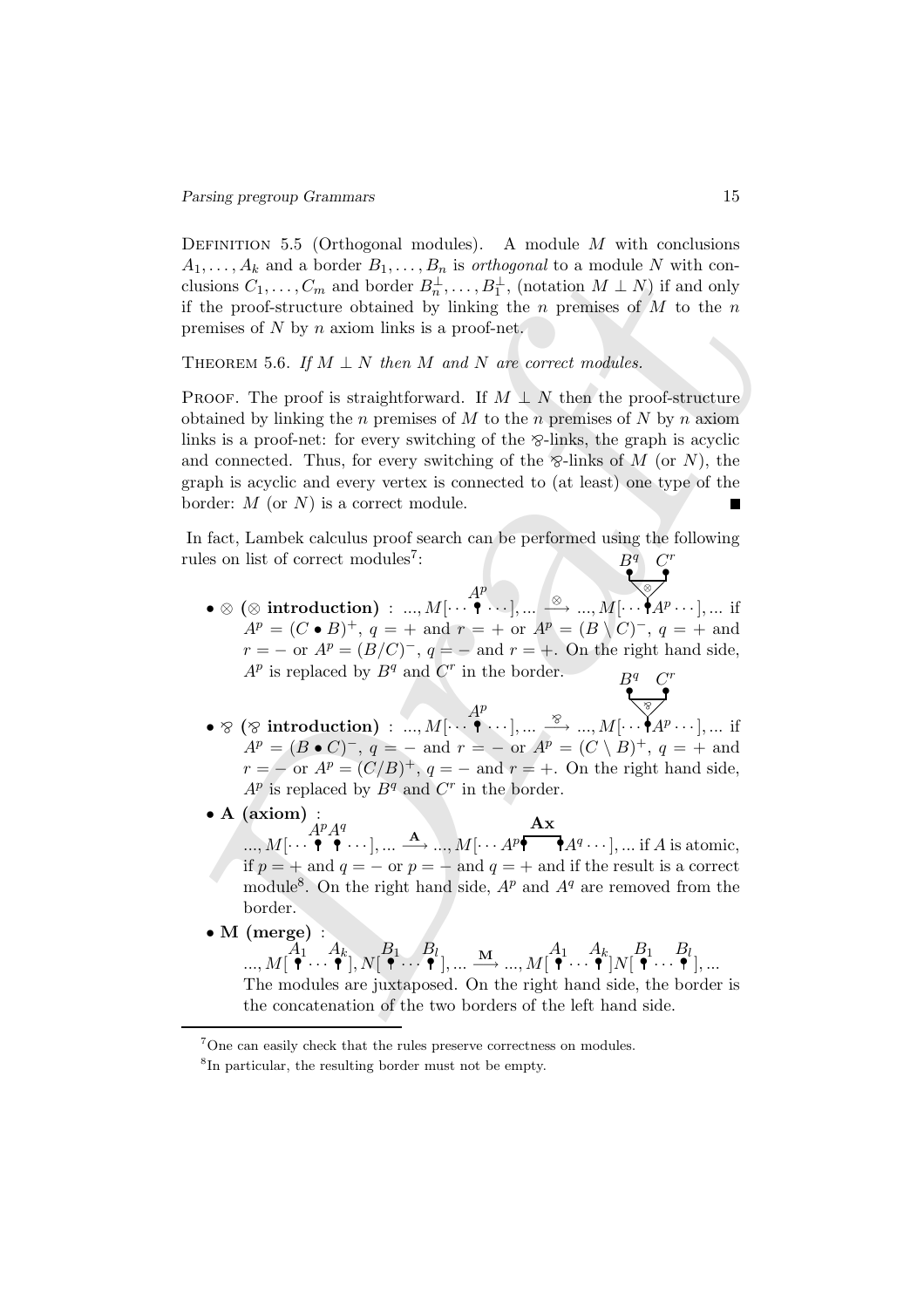THEOREM 5.7. If 
$$
A_1, ..., A_n
$$
 are types and S is an atomic type,  
\n
$$
A_1, ..., A_n \vdash_{L_{\emptyset}} S \text{ iff } \exists M[\mathbf{\hat{P}}] \text{ such that } \mathbf{\hat{P}}, ..., \mathbf{\hat{P}} \text{ (} \otimes_{\mathbf{\hat{P}}} A_{\mathbf{M}}^{\mathbf{\hat{P}}})^* M[\mathbf{\hat{P}}]
$$

 $A_1, \ldots, A_n \vdash_{L_0} S$  iff  $\exists M[\stackrel{\bullet}{\bullet}]$  such that  $\stackrel{\bullet}{\bullet}\{1,\ldots,\stackrel{\bullet}{\bullet}{}^n(\otimes 2\mathbf{A}\mathbf{M})$ <br>
Roofs. In fact, if  $A_1, \ldots, A_n \vdash_{L_0} S$ , there exists a cut-free proof where the<br>
itelnsions are limited to atomic types th PROOF. In fact, if  $A_1, \ldots, A_n \vdash_{L_{\emptyset}} S$ , there exists a cut-free proof where the axioms are limited to atomic types that corresponds to a proof-net without Cut-link and where Ax-links are only on polarized atomic types. We consider the module corresponding to the  $n$  input types. This is a correct module with a border equal to the single polarized atomic type  $S^-$  that can be built using the above rules. Conversely, we add  $S^+$  to the list of the conclusions of  $M[\stackrel{\bullet}{\bullet}]$ ] and an axiom and we have a proof-structure. This proof-structure is correct because  $M$ <sup>[ $\bullet$ </sup>] ] is a correct module: for any switching of the proof-structure, the graph is acyclic because the corresponding switching of the module gives an acyclic graph. It is connected because for the corresponding switching of the module every vertex of the graph is connected to the vertex of the atomic type  $S^-$ .

Using the same technique as for pregroups, we can merge together n  $\stackrel{\mathbf{A}}{\longrightarrow}$ and one  $\xrightarrow{\mathbf{M}}$  into a n-functional composition:

\n- $$
\bullet
$$
 **F** (**n**-functional composition):
\n- $A_1^{p_1} A_2^{p_k} B_1^{q_1} B_2^{q_n} B_1^{r_n} B_1^{r_1} C_1^{s_1} C_1^{s_1} \ldots \bullet$
\n- $\ldots, M[\bullet^1 \cdots \bullet^k \bullet^1 \cdots \bullet^n], N[\bullet^n \cdots \bullet^1 \bullet^1 \cdots \bullet^1], \ldots \to$
\n- $A \mathbf{x}$
\n- $\ldots, M[\bullet^1 \cdots \bullet^k B_1^{q_1} \bullet \cdots \bullet B_n^{q_n}] N[B_n^{r_n} \bullet \cdots B_1^{r_1} \bullet^1 \cdots \bullet^1], \ldots$
\n- $H k + l \leq n + \max(k, l)$ , if  $\forall i, A_i, B_i, C_i$  are atomic, if  $\forall i, q_i = +$  and  $r_i = -$  or  $q_i = -$  and  $r_i = +$  and if the result is a correct module<sup>9</sup>. On the right hand side,  $\forall i, B_i^{q_i}$  and  $B_i^{r_i}$  are removed from the border.
\n

THEOREM 5.8. If  $A_1, \ldots, A_n$  are types and S is an atomic type,  $A_1, \ldots, A_n \vdash_{L_{\emptyset}} S \text{ iff } \exists N_1, \ldots, N_n, M_1, \ldots, M_n, M[\stackrel{S}{\bullet}]$ ] such that

$$
\begin{cases} \forall i, 1 \leq i \leq n : \overbrace{\mathbf{A}^{\mathbf{I}} \left( \otimes \otimes \right)^{*}}^{A_{\mathbf{I}}^{-}} N_{i} \\ \forall i, 1 \leq i \leq n : N_{i} \xrightarrow{\mathbf{A}^{*}} M_{i} \\ M_{1}, \ldots, M_{n} \xrightarrow{\mathbf{F}^{*}} M[\overbrace{\mathbf{A}^{\mathbf{I}}}] \end{cases}
$$

<sup>&</sup>lt;sup>9</sup>In particular, the resulting border must not be empty  $(k+l \geq 1)$ .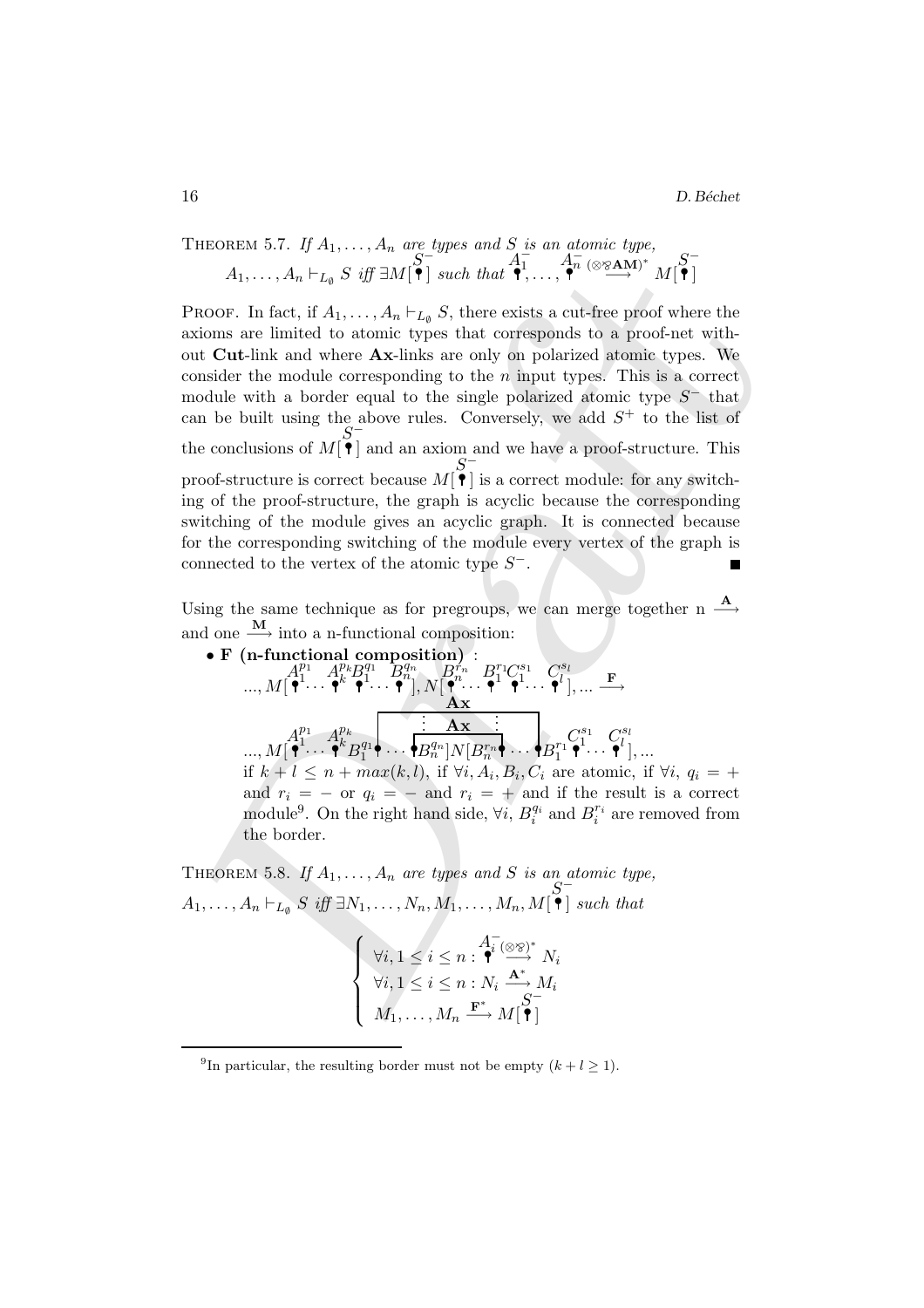Proof. The proof is the same as for pregroup grammars because the axiom links of a proof-net define an outerplanar graph where the atomic types that appear in  $A_1, \ldots, A_n$  are the vertices.

Remark. This module calculus using functional composition does not give a polytime algorithm for parsing Lambek calculus because the size of the modules that are composed using  $\frac{\mathbf{F}}{\mathbf{F}}$  is not bound for a particular grammar. This problem leads to the search of a more synthetic representation for modules bound for a particular border. This issue is studied in the next section on flat interfaces that characterize correct modules.

#### 5.2. Interface calculus

where in a through and the proparity and the proparation of the precision of the precision of the methanic This model control to propertie in the properties.<br> **Expectimely** the algorithm for parsing Lambek calculus becaus We want to characterize the connectiveness of a module from its border point of view. A first approch was presented in [6]. In the context of commutative linear logic, the algorithm computes the set of partitions of the border of the module induced by every switching of the  $\hat{\gamma}$ -links. If a module has k  $\mathcal{D}$ -links, this is done in  $2^k$  steps even if the number of premises is bounded. This technique can be used here but we prefer to introduce flat interfaces which is a more compact representation of the connectiveness properties of the border of a correct module.

DEFINITION 5.9 (Interface). An interface is a quadruple  $\langle B, V, L, m \rangle$  where:

- $B = A_1, \ldots, A_k$ , the *border* of the interface, is a non-empty list of polarized types.
- $\langle V, L \rangle$ , the *net* of the interface, is a (non-planar) drawing made from vertices V and k-ary  $\varphi$ -links L shown below. This figure shows also one of its k switching positions. Each link is connected to a particular vertex called the conclusion and to a multiset of vertices that are its premises. The arity is the number of premises and must be greater or equal to 1. Arity must not be necessarily equal for all the  $\delta$ -links of an interface.

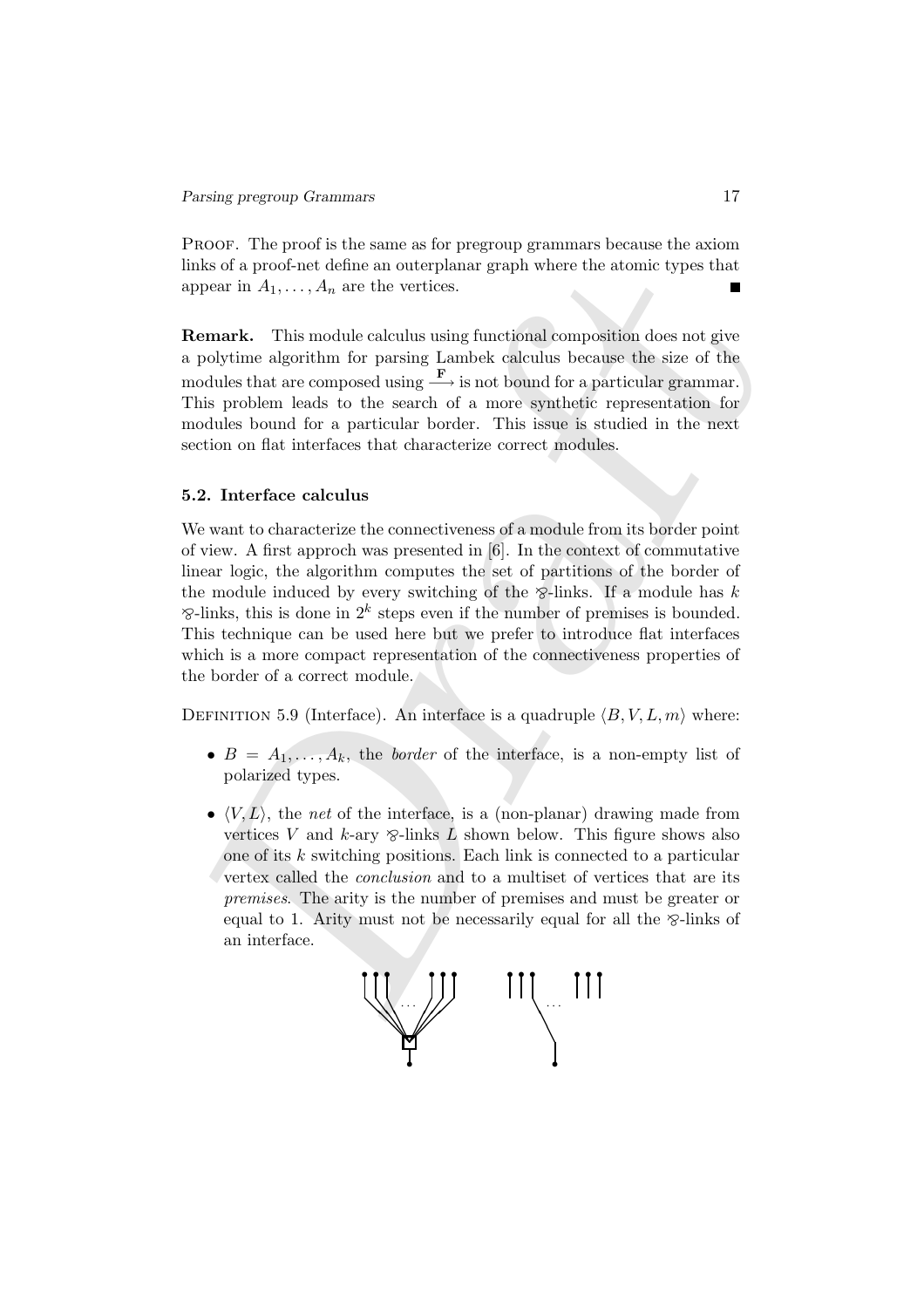• m, the mapping of the interface, is a function  $m: \{1, \ldots, k\} \to V$  that maps each type of the border to a (not necessarily different) vertex of the net. To simplify the notation, we write  $m(A_k)$  in place of  $m(k)$ .

DEFINITION 5.10 (Natural interface). The net of the natural interface of a module M is defined by transforming each polarized type into a vertex and each link by the corresponding local net defined below. A  $\otimes$ -link is transformed into a binary  $\otimes$ -link, a  $\otimes$ -link into 2 unary  $\otimes$ -links and a Cut or  $\mathbf{A} \mathbf{x}$  link into a single unary  $\otimes$ -link:



The border of the interface is the border of  $M$ . The mapping of the interface associates to each premise of  $M$  the corresponding vertex of the net. The other vertices are not labelled by any polarized type. This natural interface of M is denoted by  $\Lambda(M)$ .

Example 5.11. Below is the natural interface of the left module of Example 5.3. There are six vertices, three unary  $\delta$ -links, one binary  $\delta$ -link. The border has two types denoted by  $VP_1^+$  and  $S_2^-$  (because the net does not need to be planar, a number gives the position of a polarized type in the border) that are mapped to two different vertices:

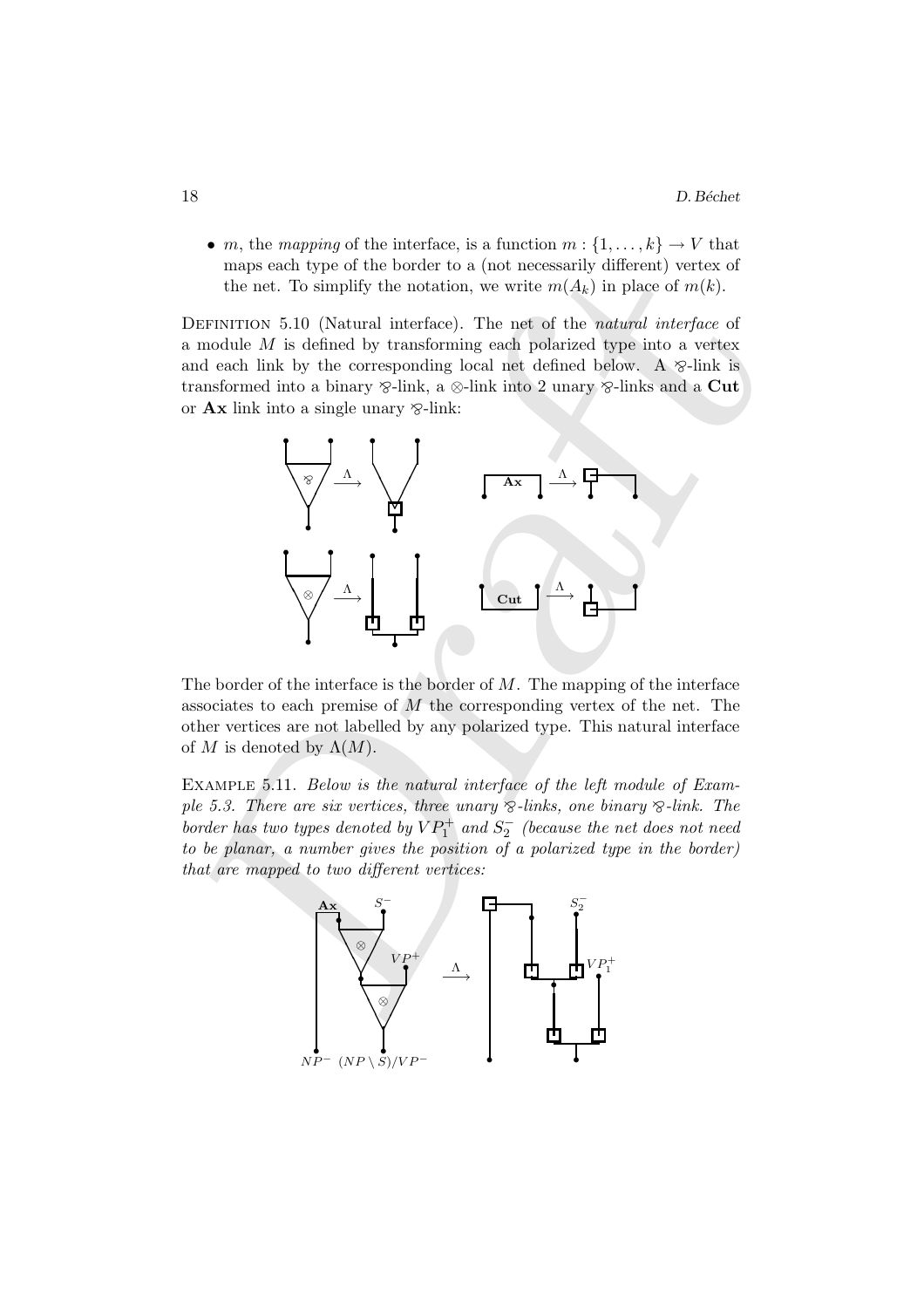An interface looks like a module except that it does not have a list of conclusions, the net is not necessarily planar, vertices can be connected to more than two links, only the polarized types of the border are associated to a vertex and one vertex can be associated to zero, one of more polarized types. However, a correctness criterion can be defined on it.

DEFINITION 5.12 (Switching, correct interface). A switching of an interface is a selection for every k-ary  $\delta$ -link from one of its k positions. This switching induces a graph by replacing each link by an edge following its switching position (see Definition 5.9).

An interface is *correct* (it verifies the correctness criterion for interfaces) if and only if for every switching, the graph is acyclic and each component has at least one vertex that is mapped to a polarized type of the border.

Remark. The correctness of interfaces and of modules are very similar. Moreover, the natural interface  $\Lambda(M)$  of a correct module M is a correct interface.

conclusions, the net is not necessarily planar, vertices can be connected to<br>none than two links, only the polarized types of the border are associated<br>on a vertex and one vertex can be associated to zero, one of more pol DEFINITION 5.13 (Orthogonal interfaces).  $I_1 = \langle (A_1, \ldots, A_n), V_1, L_1, m_1 \rangle$ and  $I_2 = \langle (A_n^{\perp}, \ldots, A_1^{\perp}), V_2, L_2, m_2 \rangle$ , two correct interfaces are *orthogonal* (notation  $I_1 \perp I_2$ ) if and only if for every switching of the nets of  $I_1$  and  $I_2$ , the graph obtained from the union of the two graphs by connecting the vertices  $m_1(A_1)$  to  $m_2(A_1), \ldots, m_1(A_n)$  to  $m_2(A_n)$  is acyclic and connected.

Example 5.14. For instance, because the modules of Example 5.3 are defined by splitting the proof-net of Example 4.7, the natural interfaces of the modules are orthogonal.

THEOREM 5.15. Let  $M_1$  and  $M_2$  be two correct modules.  $M_1 \perp M_2$  iff  $\Lambda(M_1) \perp \Lambda(M_2)$ 

PROOF. The proof is straightforward.

DEFINITION 5.16 (Equivalent interfaces). Two correct interfaces  $I_1$  and  $I_2$ with the same border are equivalent (notation  $I_1 \equiv I_2$ ) if and only if for every correct interface  $J: I_1 \perp J \Longleftrightarrow I_2 \perp J$ 

The next theorem says that we can use any interface that is equivalent to the natural interface of a correct module for proving that we have a proof-net.

THEOREM 5.17. Let  $M_1$  and  $M_2$  be two correct modules and  $I_1$  be a correct interface such that  $I_1 \equiv \Lambda(M_1)$  then  $M_1 \perp M_2$  iff  $I_1 \perp \Lambda(M_2)$ 

PROOF. This is a direct consequence from Definition 5.16 and Theorem 5.15.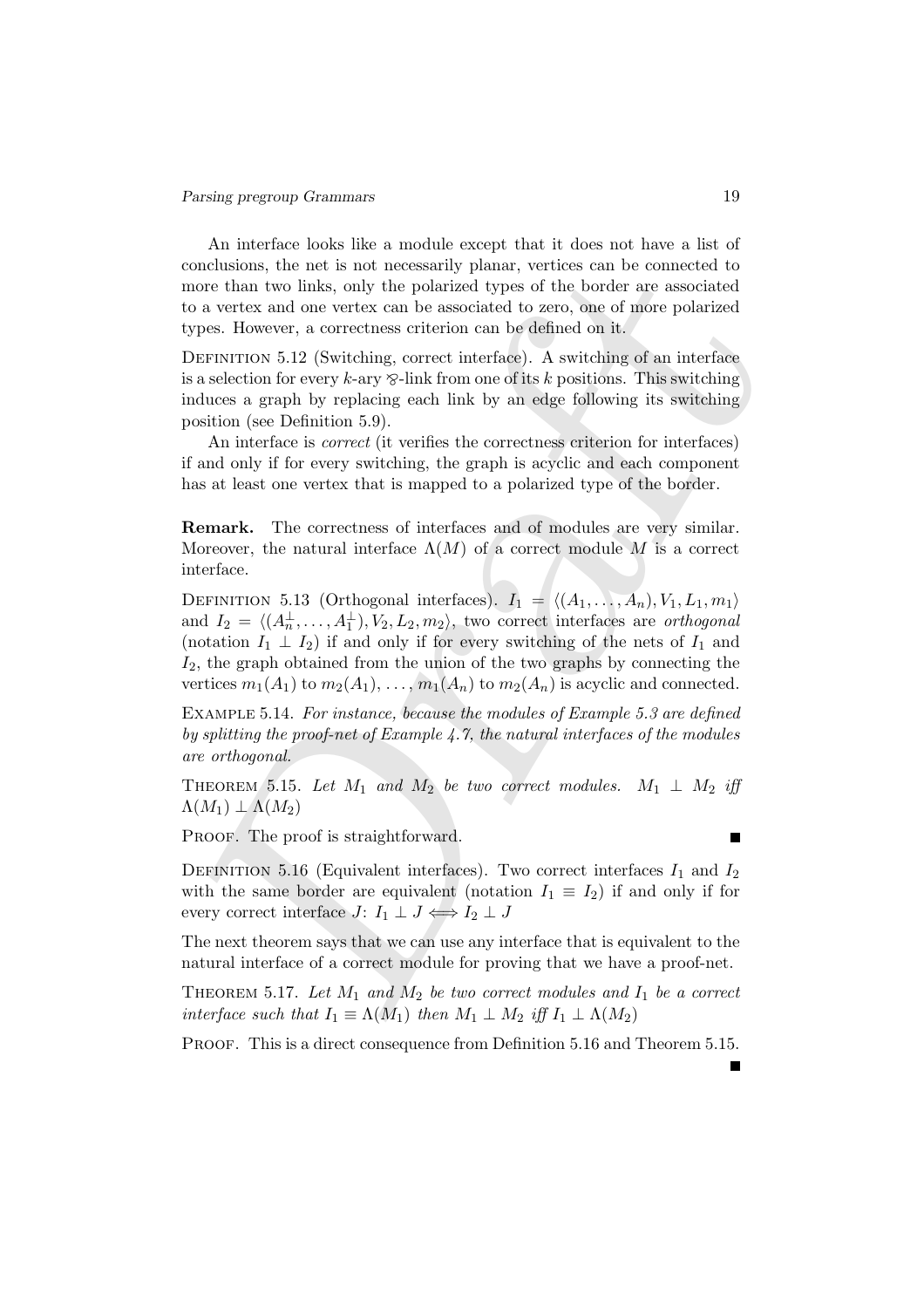#### 5.3. Flat Interface

For a particular border, there exists an infinite set of modules thus an infinte set of natural interfaces. But only a finite set of equivalent classes exists. Here, we prove this property by showing that each interface is equivalent to a flat interface and that the set of flat interfaces with a given border is finite.

DEFINITION 5.18 (Flat interface transformations). Flat interface transformations are transformations of correct interfaces. The four rules are  $\otimes$ erasing,  $\otimes$ -transitivity, Edge merging and Vertices merging. We denote by  $I_1 \stackrel{\mathcal{F}}{\longrightarrow} I_2$  the transformation of  $I_1$  into  $I_2$  using one of these rules. We say that a correct interface is a flat interface when it is not possible to apply one of the flat interface transformation to  $it^{10}$ :



The transformations need some explanations. Capital Greek letters like  $\Gamma$  or  $\Delta$  represent types from the border that are mapped to a vertex. For all rules except  $\delta$ -erasing, this mapping is free. In  $\delta$ -erasing, the conclusion of the *n*-ary  $\otimes$ -link must not be mapped to any type of the border. Moreover, this vertex must be neither the premise nor the conclusion of another  $\otimes$ -link. In Vertices merging, a unary  $\mathcal{C}$ -link disappears and two vertices are merged.

 $10$ The vertices of the net of a flat interface cannot be both the premise and the conclusion of one or two  $\otimes$ -links of the interface.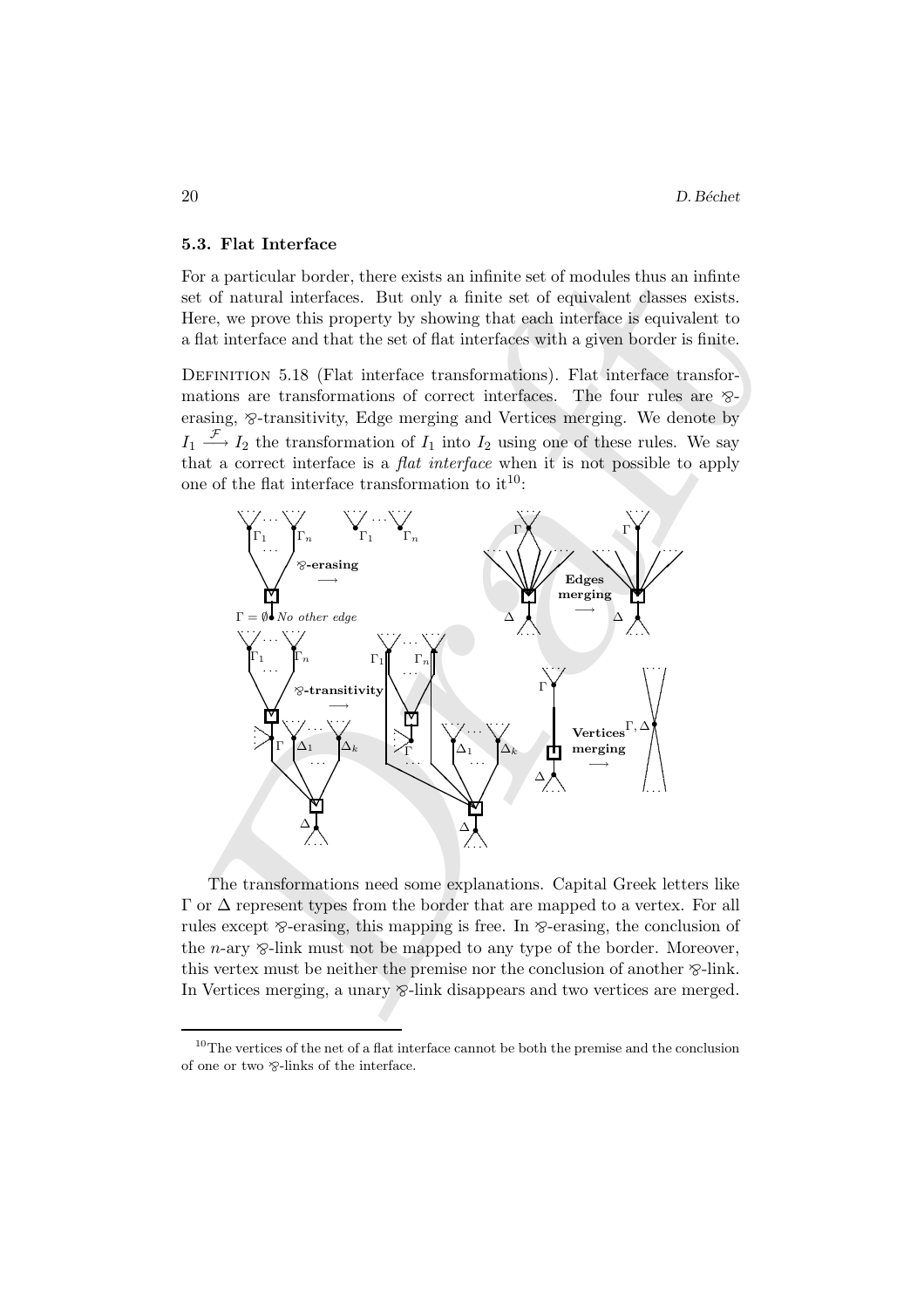THEOREM 5.19. On the net of a correct interface, flat interface transformations preserve correctness and are compatible with interface equivalence (they do not change the class of the resulting interface).

PROOF. The proof of the correctness of the right hand side when the left hand side is correct is straightforward. For each rule, we can prove also that the nets on both sides have the same orthogonal. In fact, we use the following local key transformation which preserves correctness and equivalence in the interfaces (compatibility):



A local transformation that preserves correctness and compatibility does not change the equivalence class of a correct interface (congruence). Thus this key transformation is a small brick that is used to prove the correctness and the compatibility of  $\delta$ -transitivity, Edges and Vertices merging.

Theorem 5.20. The rewriting system on correct interfaces that performs flat interface transformations always terminates. We write  $\mathcal{NF}(I)$  an arbitrary flat interface of I: if  $J = \mathcal{NF}(I)$  then J is a flat interface and  $I \stackrel{\mathcal{F}^*}{\longrightarrow} J$ . Of course,  $I \equiv J$ 

stations preserve correctness and are computible with interface equivalence<br>they do not change the class of the resulting interface).<br>
RoOF. The proof of the correctness of the right hand side when the left<br>
and side is c PROOF. For each transformation, the number of vertices and  $\delta$ -links of the net cannot increase. For  $\delta$ -erasing and Vertices merging, it decreases: an infinite reduction can not involve an infinte number of such steps. Edges merging merges two edges of the same P-link. Thus, if an infinite reduction exists for an interface with an infinite number of Edges merging and an infinite number of  $\otimes$ -transitivity, it exists an infinite reduction with only a finite number of Edges merging (and an infinite number of  $\mathcal{D}$ -transitivity). A problem might occur with the use of  $\otimes$ -transitivity in an infinite reduction. This is not possible because the interface is correct: it does not have a cycle following from the conclusion to the premise of a circular list of  $\mathcal{S}-$ links.

**Remark.**  $\stackrel{\mathbf{F}^*}{\longrightarrow}$  is not confluent  $(\mathcal{NF}(I))$  is not uniquely defined). It is possible to add some other rules so that the resulting rewriting system is normalizing and confluent [3] but this complex system is not necessary here.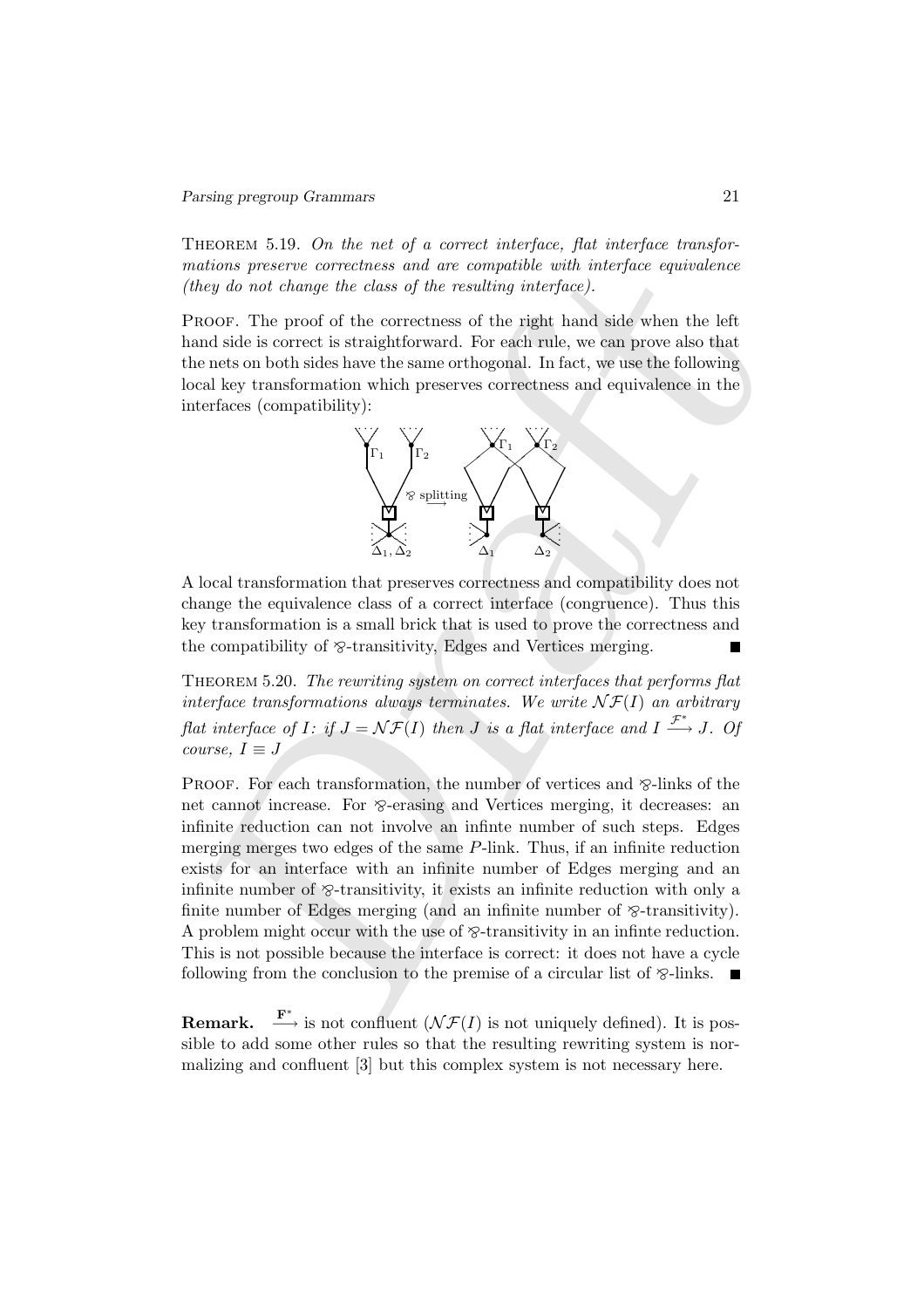THEOREM 5.21. For a given border, the set of flat interfaces is finite.

PROOF. Let  $\langle B, V, N, m \rangle$  be a normalized flat interface. In N, each node is either isolated, the premise of one or more  $\delta$ -links or the conclusion of one or more  $\otimes$ -links.

PROOF. Let  $\langle B, V, N, m \rangle$  be a normalized flat interface. In N, each node is<br>ther isolated, the permise of one or more  $\otimes$ -links or the conclusion of one<br>more  $\otimes$ -links.<br>can were that is the premise of one or more  $\otimes$ Each vertex that is the premise of one or more  $\otimes$ -links must be connected to the border through  $m$ . Otherwise it is possible to find a switching such that the vertex is isolated (this is not possible because the interface is correct). This is also the case for isolated vertices and for vertices that are the conclusion of only one  $\delta$ -link (because of  $\delta$ -erasing). Thus the number of vertices that are isolated, the premise of one or more  $\delta$ -links or the conclusion of only one  $\otimes$ -link is less than or equal to the length of B.

The number of vertices that are the conclusion of two or more  $\hat{Z}$ -links cannot be greater than or equal to the number of vertices that are premises of one or more  $\delta$ -links because otherwise, there exists a switching of the  $\delta$ -links that creates a cycle (this is not possible because the interface is correct). Thus, their number is less than the length of B.

Finally, the premises of all the  $\delta$ -links with the same conclusion are the premises of only one of these  $\Sigma$ -links otherwise there exists a cycle for a particular switching of the  $\delta$ -links . Thus the number of  $\delta$ -links with the same conclusion is also bounded by the length of B.

The following theorem says that there is only one flat interface corresponding to a correct module with a border of length one.

COROLLARY 5.22. Let  $M[$   $A$ ] be a correct module with a border reduced to a single polarized type then  $\exists v_A$  such that

$$
\mathcal{NF}(M[\stackrel{A}{\bullet}]) = \langle (A), \{v_A\}, \emptyset, \{A \mapsto v_A\} \rangle
$$

We write  $\nabla(A)$  this flat interface.

# 5.4. Parsing using flat interfaces

Flat interface calculus is module calculus where flat interfaces are used in place of modules. The rules of Section 5.1 are adapted to flat interfaces.

• ⊗ (⊗ introduction) :

 $\ldots, \langle (\ldots, A^p, \ldots), V, E, m \rangle, \ldots \stackrel{\otimes}{\longrightarrow} \ldots, \langle (\ldots, B^q, C^r, \ldots), V, E, m' \rangle, \ldots$ If  $A^p = (C \bullet B)^+$ ,  $q = +$  and  $r = +$  or  $A^p = (B \setminus C)^-$ ,  $q = +$  and  $r = -$  or  $A^p = (B/C)^-$ ,  $q = -$  and  $r = +$ .  $m'(B^q) = m'(C^r) =$  $m(A)$  and  $\forall X \neq A^p, m'(X) = m(X)$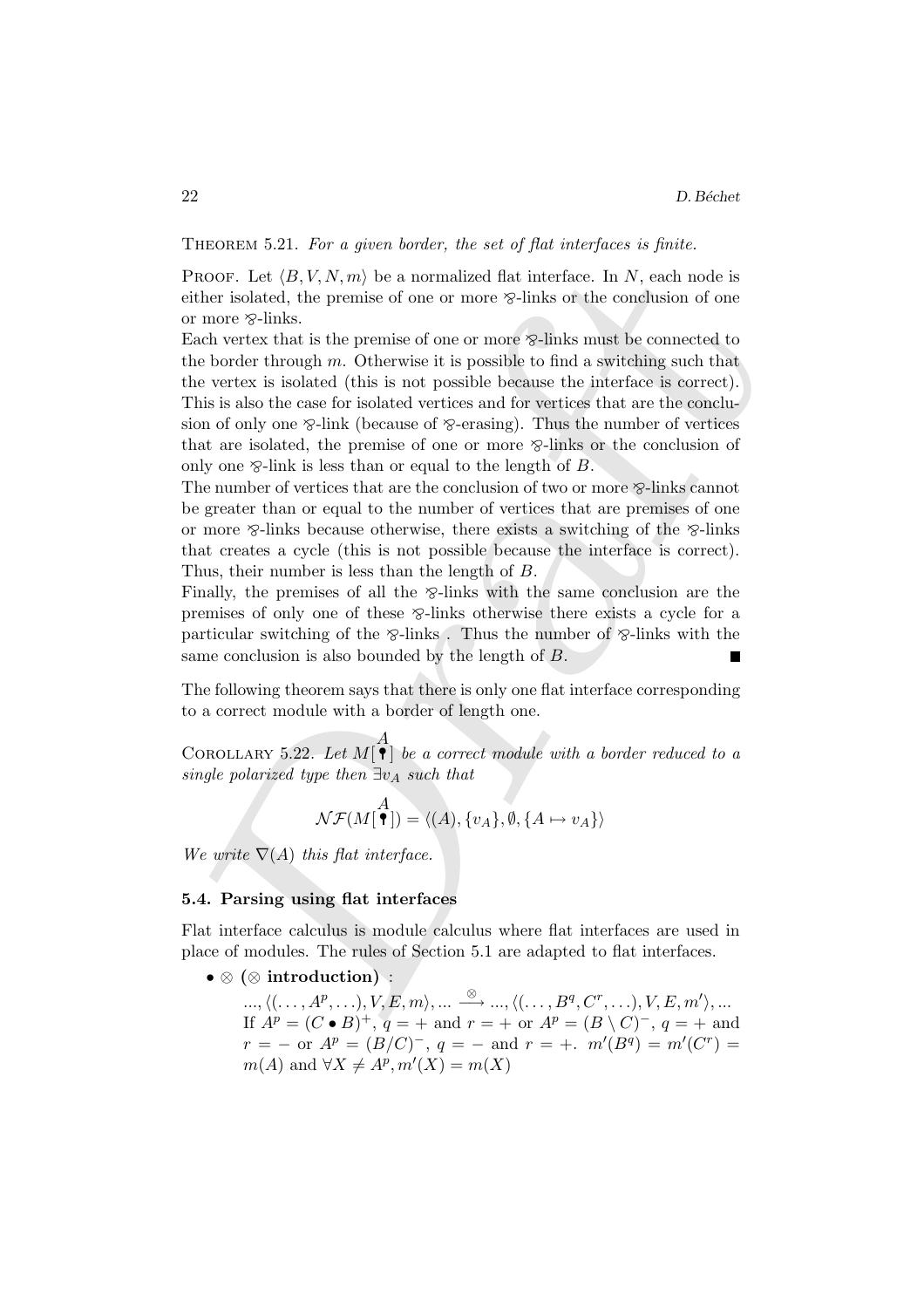Parsing pregroup Grammars 23

•  $\otimes$  ( $\otimes$  introduction) :

...,  $\langle \langle \ldots, A^p, \ldots \rangle, V, E, m \rangle, \ldots \rightarrow \ldots$ <br>
...,  $\mathcal{N}F(\langle \langle \ldots, P^q, C^p, \ldots \rangle, V \cup \{v_B, v_C, \} \rangle, E \cup \{m(A^p)^q, m'\rangle\}, \ldots$ <br>
If  $A^p = (B \bullet C)^{-1}, q = -$  and  $r = -$  or  $A^p \equiv (C \setminus B)^{+}, q = +$ <br>
and  $r = -$  or  $A^p = (C \setminus B)^{+}, q = -$  and  $r = 1$ . He  $..., \langle (..., A^p,...), V, E, m \rangle, ... \stackrel{\otimes}{\longrightarrow}$  $...,$   $\mathcal{NF}(\langle(\ldots,B^q,C^r,\ldots),V\cup\{v_{B^q},v_{C^r}\},E\cup\{m(A^p)\}$ ❆ ✁ ↖  $\mathbf{v}_B$ q  $\mathbf{v}_C$ r  $\big/$  $\},m'\rangle),...$ If  $A^p = (B \bullet C)^{-}$ ,  $q = -$  and  $r = -$  or  $A^p = (C \setminus B)^{+}$ ,  $q = +$ and  $r = -$  or  $A^p = (C/B)^+$ ,  $q = -$  and  $r = +$ . Here,  $v_{Bq}$  and  $v_{C^r}$  are two new vertices.  $m'(B^q) = v_{B^q}, m'(C^r) = v_{C^r}$  and  $\forall X \neq$  $A^p, m'(X) = m(X)$ 

• A (axiom) : ...,  $\langle (\ldots, A^p, A^q, \ldots), V, E, m \rangle, \ldots \stackrel{\mathbf{A}}{\longrightarrow}$ 

$$
\ldots, \mathcal{NF}(\langle (\ldots, \ldots), V, E \uplus \{m(A^p)\big\} \rightarrow m(A^q)\}, m'\rangle), \ldots
$$

If A is atomic, if  $p = +$  and  $q = -$  or  $p = -$  and  $q = +$  and if the resulting interface (before normalization) is correct.

• M (merge) : ...,  $\langle B,V,E,m\rangle, \langle B',V',E',m'\rangle, ...\overset{\mathbf{M}}{\longrightarrow}$ 

$$
...,\langle (B\circ B'), V\uplus V', E\uplus E', m\uplus m'\rangle,...
$$

 $B \circ B'$  is the concatenation of B and  $B'$ ,  $V \oplus V'$ ,  $E \oplus E'$  are the disjoint unions of V and V' and of E and E'.  $m \,\forall m'$  is the function that maps X to  $m(X)$  if X is in B or to  $m'(X)$  if X is in B'.

# • F (n-functional composition) :

 $\ldots, \langle (A_1^{p_1}, \ldots, A_k^{p_k}, B_1^{q_1}, \ldots, B_n^{q_n}), V, E, m \rangle,$  $\langle (B^{r_n}_n, \ldots, B^{r_1}_1, C^{s_1}_1, \ldots, C^{s_l}_l), V'E', m' \rangle, \ldots$ 

 $\stackrel{\mathbf{F}}{\longrightarrow} ... , \mathcal{NF}(\langle (A_1^{p_1}, \ldots, A_k^{p_k}, C_1^{s_1}, \ldots, C_l^{s_l}), V \uplus V', E \uplus E' \uplus E'', m'' \rangle), ...$ If  $k + l \leq n + max(k, l)$ , if  $\forall i, A_i, B_i, C_i$  are atomic, if  $\forall i, q_i = +$ and  $r_i = -$  or  $q_i = -$  and  $r_i = +$  and if the result is a correct interface. Here,  $E'' = \{m(A_1^{p_1}) \cdot \cdot \cdot m(A_1^{q_1}), \dots, m(A_n^{p_n}) \cdot \cdot \cdot m(A_n^{q_n})\}$  and  $m''$  is  $m \uplus m'$  restricted to  $A_1^{p_1}, \ldots, A_k^{p_k}, C_1^{s_1}, \ldots, C_l^{s_l}$ .

THEOREM 5.23. If  $A_1, \ldots, A_n$  are types and S is an atomic type,  $A_1, \ldots, A_n \vdash_{L_{\emptyset}} S \; \mathit{iff} \; \nabla(A_1^-), \ldots, \nabla(A_n^-) \stackrel{(\otimes \otimes \textbf{AM})^*}{\longrightarrow} \nabla(S^-)$ 

PROOF. We use flat interface in place of module in Theorem 5.7.

THEOREM 5.24. If  $A_1, \ldots, A_n$  are types and S is an atomic type,  $A_1, \ldots, A_n \vdash_{L_{\emptyset}} S$  iff  $\exists I_1, \ldots, I_n, J_1, \ldots, J_n$  flat interfaces such that

$$
\begin{cases} \forall i, 1 \leq i \leq n : \nabla (A_i^-) \stackrel{(\otimes \otimes)^*}{\longrightarrow} I_i \\ \forall i, 1 \leq i \leq n : I_i \xrightarrow{\mathbf{A}^*} J_i \\ J_1, \dots, J_n \xrightarrow{\mathbf{F}^*} \nabla (S^-) \end{cases}
$$

PROOF. Similar to the proof of Corollary 3.13.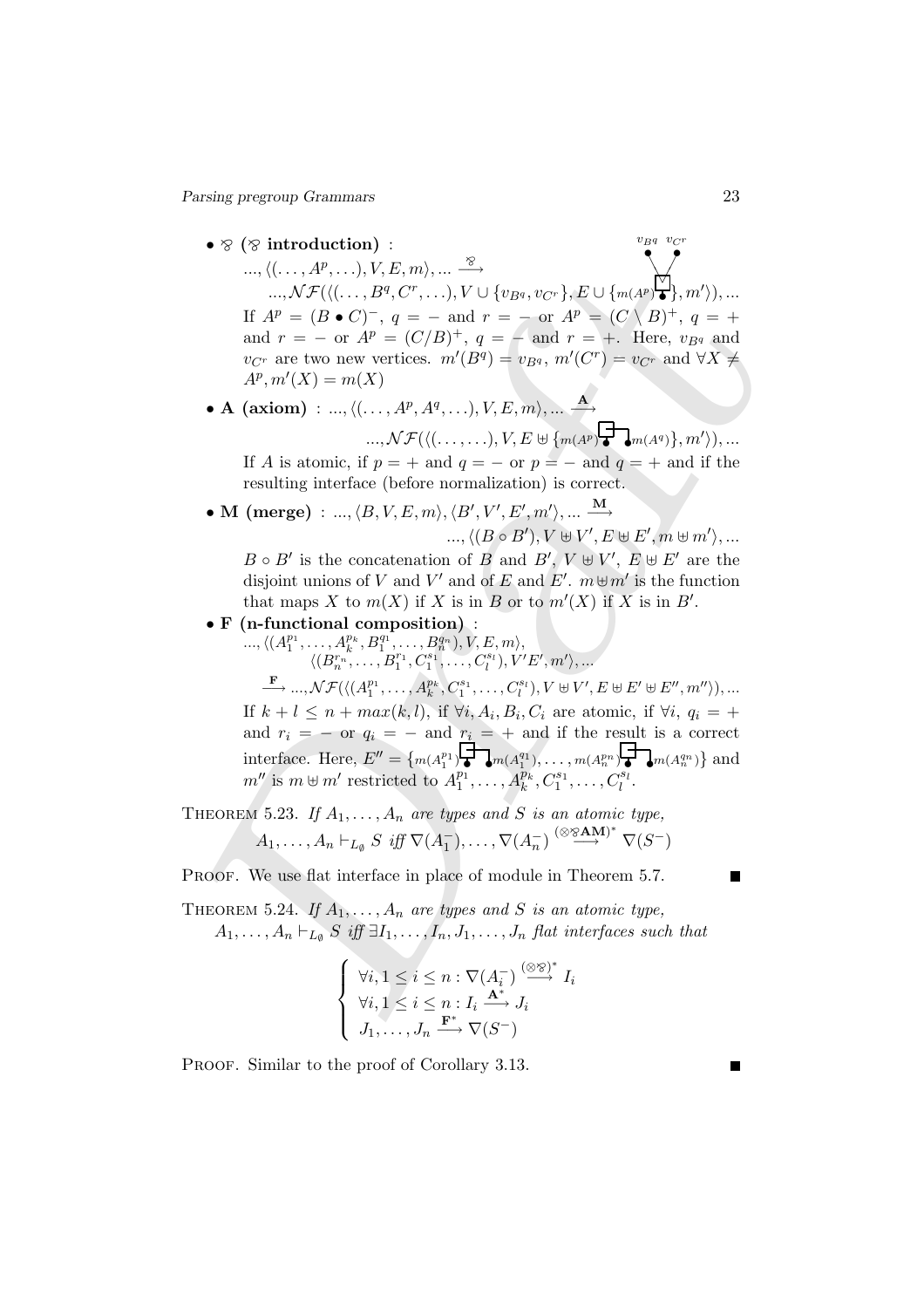EXAMPLE 5.25. For the proof-net of Example 4.7:  $\nabla(NP^-), \nabla((NP \setminus S)/VP^-), \nabla((S/VP) \setminus (S/VP)^-), \nabla(NP^-), \nabla(NP \setminus VP^-)$  $\overrightarrow{\text{exp}}$  $\frac{1}{2}$ . .<br>.<br>.  $P_1^ _{NP_2^+ \bullet VP_4^+}$   $_{S_7^-}$   $_{VP_8^+}$   $_{NP_9^-}$   $_{NP_{10}^+}$   $_{VP_{11}^-}$  $\stackrel{1}{\bullet}$   $\stackrel{5}{\bullet}$  $VP_5^ S_6^+$  $\bigvee_{\bullet}^{NP_1^-} \bigvee_{N P_2^+ \bullet}^{S_3^-} V P_4^+ \quad S_7^- \bigvee_{\bullet}^{I} V P_8^+ \stackrel{NP_9^-}{\bullet}^{NP_{10}^+} V P_{11}^- \stackrel{F^*}{\longrightarrow} \nabla (S^-)$ 

The reduction does not use  $\stackrel{\mathbf{A}}{\longrightarrow}$  steps.

### 5.5. From Lambek calculus to context-free grammars

Using flat interfaces, it is possible to transform a Lambek grammar into a context-free grammar. The construction is very similar to the construction for pregroup grammars presented in the first part of the article.

DEFINITION 5.26. Let  $G = (\Sigma, I, S)$  be a Lambek grammar on  $Tp$  (atomic types P). Let  $N = \max({size(X) | a \in \Sigma, X \in I(a) \cup \{1\})}$  be the maximum number of atomic types of the types used by  $G$ . We denote by  $\mathcal{I}\langle N, P \rangle$  the set of flat interfaces with a border in  $P^{\{1,\ldots,N\}11}$ . This set is finite by Theorem 5.21. We define the context-free grammar  $\mathcal{G}(G)$  =  $\langle \Sigma, \mathcal{I} \langle N, P \rangle, \nabla(S^{-}), \mathcal{R} \rangle$  where:

$$
\forall X \in \mathcal{I}\langle N, P \rangle, a \in \Sigma \quad X \xrightarrow{\mathcal{R}} a \begin{cases} \text{if } \exists A \in I(a), J \in \mathcal{I}\langle N, P \rangle \text{ such that} \\ \nabla(A^-) \xrightarrow{(\otimes \otimes)^*} J \text{ and } J \xrightarrow{\mathbf{A}^*} X \end{cases}
$$

$$
\forall X, Y, Z \in \mathcal{I}\langle N, P \rangle \qquad X \xrightarrow{\mathcal{R}} Y, Z \text{ if } Y, Z \xrightarrow{\mathbf{F}} X
$$

THEOREM 5.27. Let G be a Lambek grammar,  $\mathcal{L}(G) = \mathcal{L}(\mathcal{G}(G))$ 

PROOF. This is a direct consequence of Theorem 5.24.

# 6. Conclusion

Draft This paper introduces the notion of partial composition for pregroups and for modules of multiplicative cyclic linear logic or their flat interfaces. A restricted form of partial composition, named functional composition, valid for both formalisms enables us to transform into a context-free grammar a pregroup grammar or a grammar based on Lambek calculus allowing empty premises.

<sup>&</sup>lt;sup>11</sup>The length of the border is limited to  $N$ .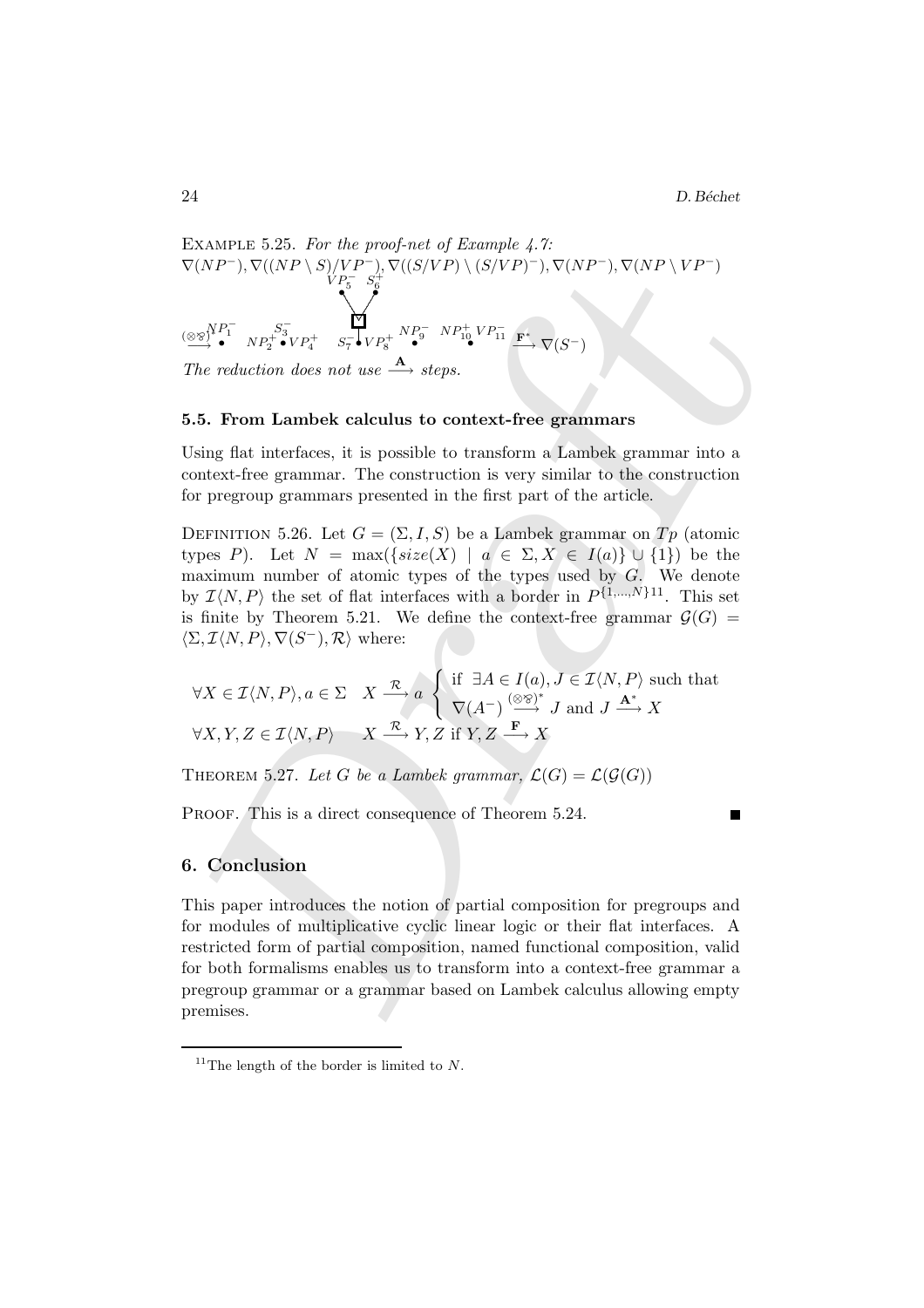#### References

- [1] Michele Abrusci. Phase semantics and sequent calculus for pure non-commutative classical linear logic. Journal of Symbolic Logic, 56(4):1403–1451, December 1991.
- [2] Denis Béchet. Minimality of the correctness criterion for multiplicative proof nets. Mathematical Structures in Computer Science, 8:543–558, 1998.
- [3] Denis Béchet. Incremental parsing of Lambek calculus using proofnet interfaces. In ACL/SIGPARSE, editor, Proceedings of the Eigth International Workshop on Parsing Technologies, Nancy, France, April 2003, pages 31–42. INRIA, April 2003.
- [1] Michele Abrusci. Phase semantics and sequent calculus for pure monecommutative classical linear logic. Journal of Symbolic Logic, 36(4):1403-1451, December 1991.<br>
[2] Denis Béchet. Minimality of the correctness criter [4] Wojciech Buszkowski. Lambek grammars based on pregroups. In Philippe de Groote, Glyn Morill, and Christian Retoré, editors, Logical aspects of computational linguistics: 4th International Conference, LACL 2001, Le Croisic, France, June 2001, volume 2099. Springer-Verlag, 2001.
- [5] Wojciech Buszkowski and Katarzyna Moroz. PTIME transformation of pregroup grammar into cfg and pda. In 37th Pozna Linguistic Meeting  $(PLM)$ , Poznań, 2006.
- [6] Vincent Danos and Laurent Regnier. The structure of multiplicatives. Archive for Mathematical Logic, 28:181–203, 1989.
- [7] Philippe de Groote. A dynamic programming approach to categorial deduction. In Conference on Automated Deduction, CADE'99, Lecture Notes in Artificial Intelligence. Springer-Verlag, July 1999.
- [8] Jean-Yves Girard. Linear logic. Theoretical Computer Science, 50(1):1– 102, 1987.
- [9] Joachim Lambek. The mathematics of sentence structure. American Mathematical Monthly, 65:154–170, 1958.
- [10] Joachim Lambek. Type grammars revisited. In Alain Lecomte, François Lamarche, and Guy Perrier, editors, Logical aspects of computational linguistics: Second International Conference, LACL '97, Nancy, France, September 22–24, 1997; selected papers, volume 1582. Springer-Verlag, 1999.